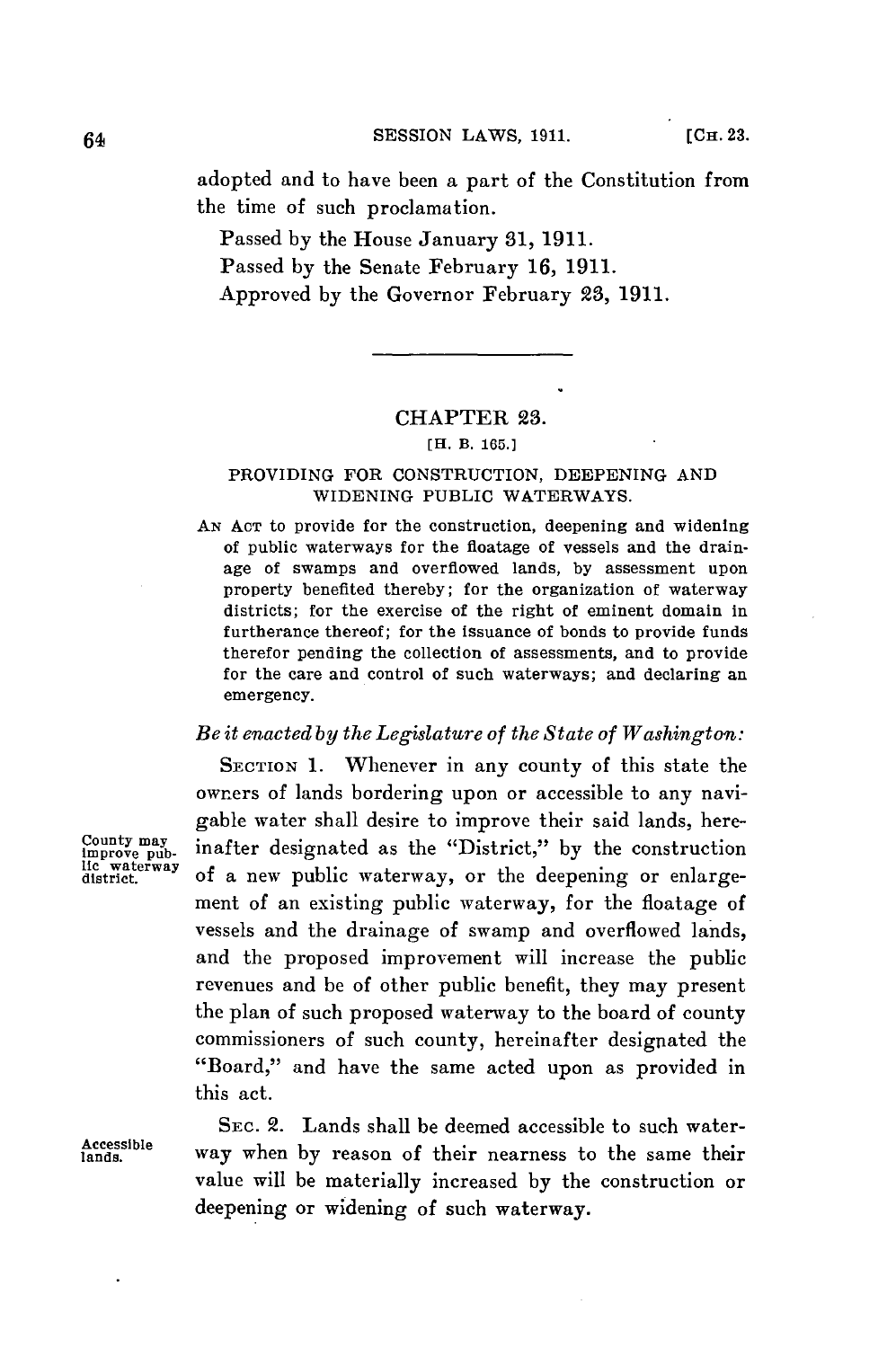SEc. **3.** The plan of such proposed waterway shall **be** presented to the board **by** a written petition of owners of lands which it is represented will be improved **by** the construction, deepening or widening of such waterway; and such petition shall be signed by the owners of thirty-five signed by 35 per cent. or more of the area of lands in the district, and shall be verified **by** one or more of the petitioners to the effect that the signatures attached are the genuine signature of the persons or corporations signing the same. Each petitioner shall add a description of the lands he owns. If petitioners are unmarried persons they shall so Signatures of state. If lands are owned by married persons, husband and unmarstate. If lands are owned by married persons, husband and unmar-<br>and wife shall join in the petition. If a petitioner is a corporation, the signature shall be accompanied **by** a certified copy of a resolution of the board of- directors or trustees of the corporation authorizing the person signing the petition for the corporation to execute it. **If** lands included in the petition are owned **by** minors, insane persons, or other persons under guardianship in this state, the petition may be signed **by** the guardians of such persons: *Provided,* That the signature be accompanied **by** a certified copy of an order of the superior court having the guardianship of such person in charge, authorizing the guardian to sign the petition. A petition may consist **Petition may** of one or move separate person as a part of the sapet sapple. of one or more separate papers or sheets which are identified with the subject-matter.

The petitioners shall file with the board, with their petition, a map of the lands in the district and a statement showing each separate ownership of lands as shown by the **Petitioners** public records of the county, and their location in the county, with the names of the owners as shown **by** such records, and the location of the proposed waterway if a new waterway is to be constructed. **If** an existing waterway is to be deepened the map shall show its location, and if it is to be widened the map shall show its location and the extent to which it is to be widened. With the petition Evidence as<br>there shall also be presented satisfactory evidence from ownership. there shall also be presented satisfactory evidence from the real property records of the county that the petitioners **-5**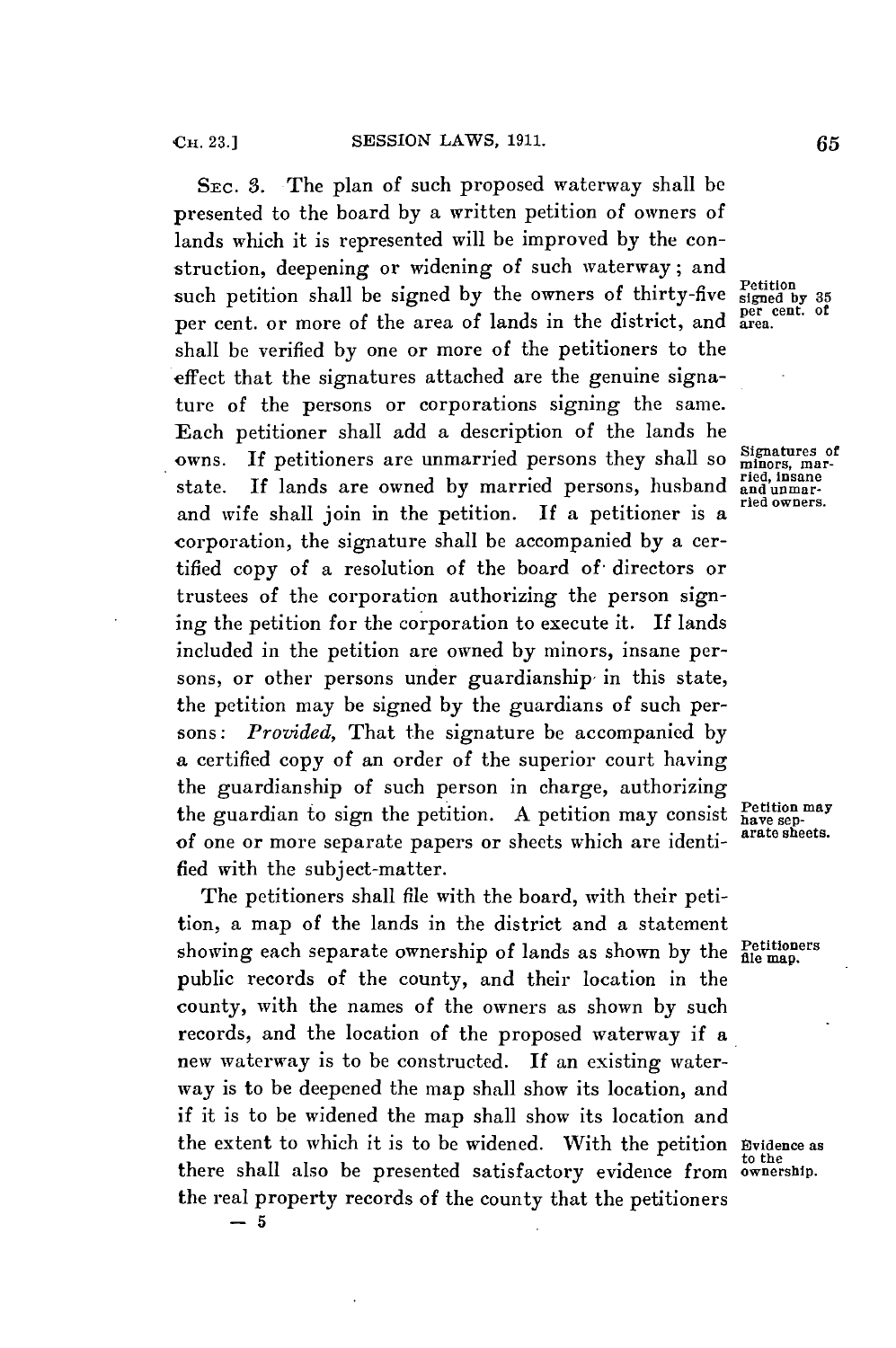are severally the owners in fee simple of their respective tracts of land, and that all taxes and assessments due thereon are paid. **If** it is proposed that any lands in the district shall be filled with the material dug or dredged from such waterway, the petition shall so state, and the map of the district and plan of the improvement shall show the location, depth and yardage of such **fill.** The petition may also fix the price per cubic yard at which such **fill** shall be charged to the land filled, which charge **Price for** shall be added to the assessment for the improvement to **<sup>d</sup>**be made upon such lands and **be** paid as a part thereof. **If** the price of filling is not fixed **by** the petition it may be fixed **by** the board.

At any time after the filing of such. petition one or more of the petitioners may file and record in the office of the auditor of the county, notice of the pendency of the proceeding, describing the boundaries of the proposed district, and from the time of such filing all persons shall be deemed to have notice of the pendency of the proceeding and be bound thereby. Upon the hearing upon such peti**petitioners.** tion, hereinafter provided, if the same be denied any person interested may file in the office of said county auditor a certified copy of the order denying the same, whereupon the auditor shall enter the discharge of the notice of the pendency of the proceeding on the margin of the record thereof. And the like discharge may be filed whenever the proceeding is terminated for any other reason.

> SEc. 4. Said petitioners shall at the time of filing their **file bond,** petition with the board, file a bond executed **by** one or more of their number as principals, and in behalf of all, and **by** a surety corporation authorized to become surety upon public bonds in this state, which bond shall run to the State of Washington as obligee and be in the sum of five hundred dollars, conditioned that they will pay all costs of the proceeding in case for any reason the petition shall not be granted, or in case no fund shall .thereafter be created for the payment of the expense attending said proposed waterway improvement. And said petitioners

**fixeling**

**Petitioners**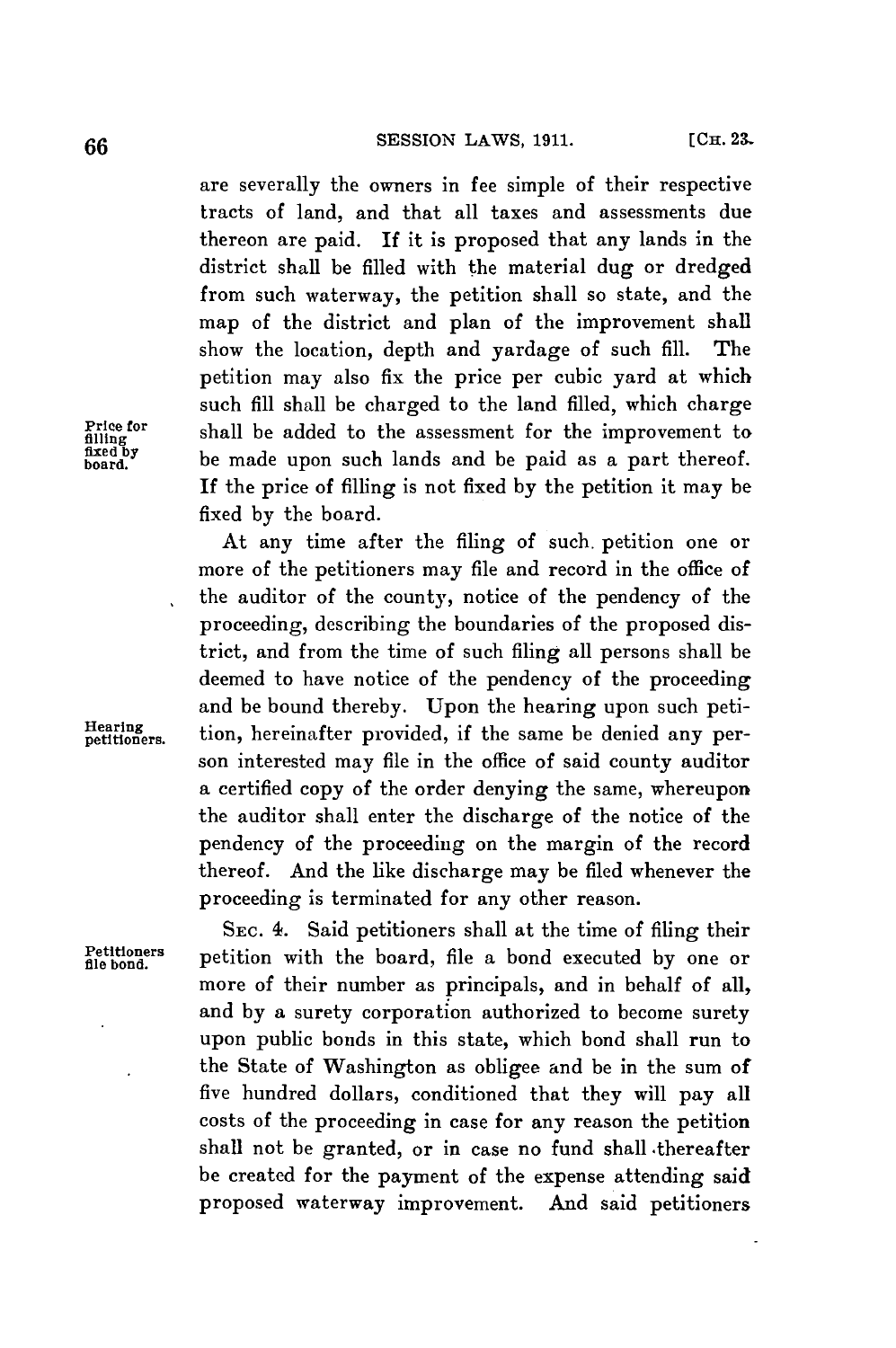shall, from time to time as the board shall estimate and  $\frac{\text{Petitioners}}{\text{pay roots}}$ order, pay the costs and expenses of such proceeding. **of** pro-

**SEc. 5.** Said petition, after the filing thereof, shall be taken up and considered **by** the board at the next regular or special meeting thereof, or as soon thereafter as may Petition conbe convenient, and if the petition **be** defective in any par- board. ticular it may be amended and an adjournment of the matter may be had to permit of such amendment, for a time not exceeding thirty days. If the petition be defec- Defective tive and be not sufficiently amended within the adjourn- dismissed. ment taken, it shall be dismissed. But if such petition be in fact sufficient, or if **by** amendment it be made sufficient, it shall be the duty of the board to enter an order setting a time for a public hearing thereon within thirty days from the date of such order, and directing the clerk of the board to give notice of the time and place of such hearing in the official newspaper of the county by publica- Notice by tion therein at least once each week for three successive weeks before the time of hearing; and in case there be no such official newspaper, then in some newspaper of general circulation in said county. Such notice shall be addressed to the owners of lands not petitioning, as shown **by** the petition or as may be ascertained to be the fact, and to all other persons known and unknown having or claiming an interest in the lands in the district, and shall state the pendency of the proceeding, its object, the names of the signers of the petition, the number of acres of land they claim to own, the whole number of acres proposed to be improved, the boundaries of the lands to be included in the improvement district, and the time and place of hearing. And notice shall also be given that at the time and place named, or at such time as the same may be ad- Board to hear the ob-<br>iourned to the board will consider the petition under the lections. journed to, the board will consider the petition under the provisions of this act, and will hear all objections offered **by** interested parties and grant or refuse the petition as it may be advised. The clerk of the board shall keep a record of all orders, hearings and proceedings of the board in reference to such waterway district in a separate bound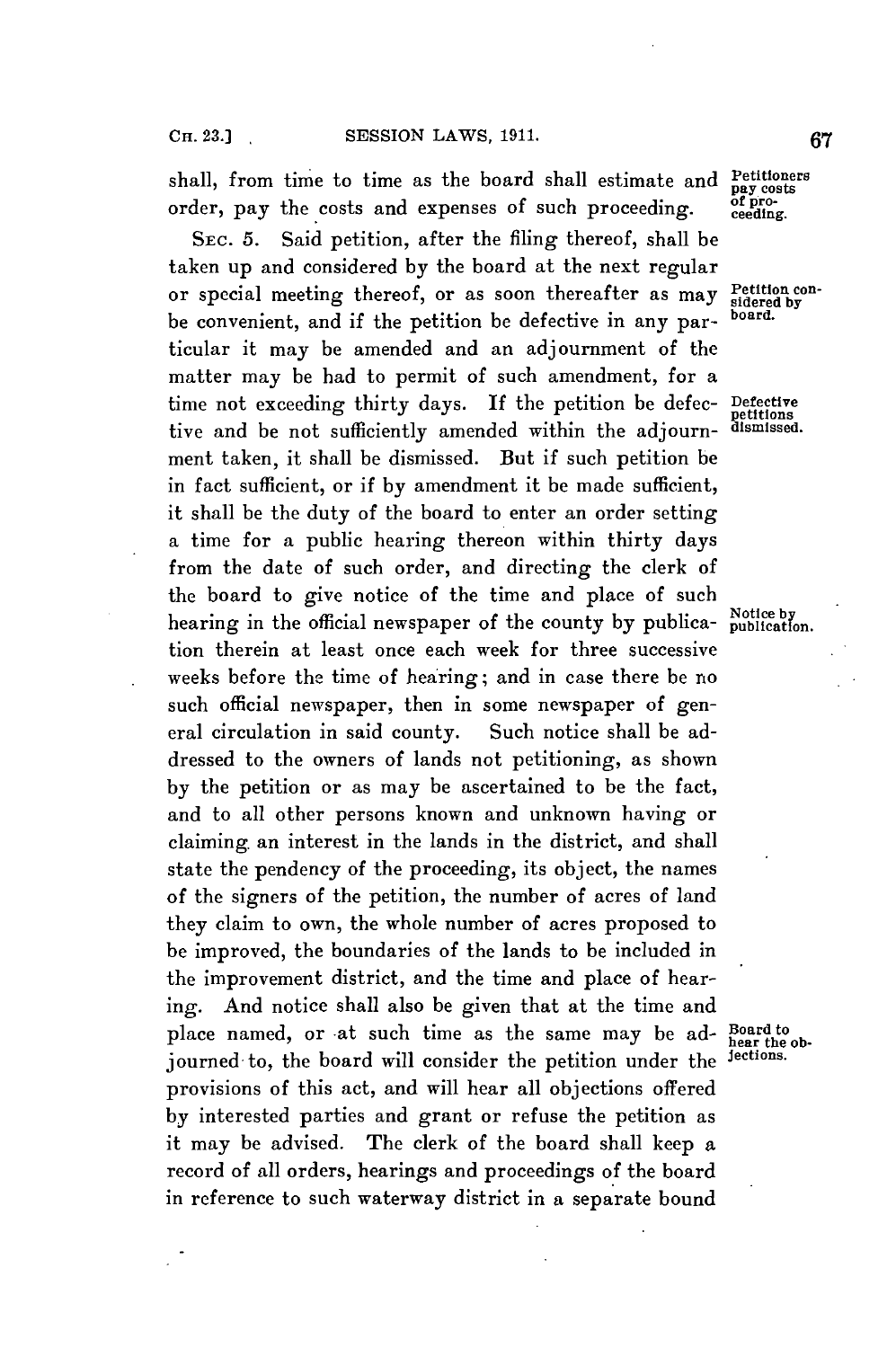book, designated as the record of proceedings as to such district.

**SEC. 6.** At the time and place prescribed in the said Owner may **notice any owner of land within said proposed improve-**<br>sent. ment district may file with the board his written consent to the proposed improvement, and he shall then be considered as a petitioner; and if the owners of more than one-half of the lands within the district, including the lands represented **by** the petition, shall assent to the prayer of said petition, the board shall then proceed to hear and consider any objections which may have been filed at that or any previous time, and may adjourn such hearing from day to day. **If** the board after full hearing Board to<br>make find-<br>ings and de-<br>that the same will be of hought to the public interests and make nud.<br> **Late estable 1.** That the same will be of benefit to the public interests, and<br>
edgre estable that private benefit will result to the lands within the district sufficient to equal the cost of the proposed improvement, they may make findings accordingly and declare their intention to establish the waterway district under the name of the "........ Waterway District" and make the improvement as prayed for; but if the owners of less than one-half of the lands in the district shall assent to the creation thereof and the making of the proposed improvement, the board shall deny the petition and the proceeding shall be dismissed.

SEC. 7. Upon the entry of an order creating such waterway district **by** the board, it shall have power to perform all the duties and exercise all of the authority **Right to sue and be** conferred upon it **by** this act, and shall have the right to **sued.** sue and be sued in all matters pertaining to such district as the representative thereof, in the same manner and to the same extent as in all other county affairs. But such district shall bear all the expenses of such action on the part of the board, and the county shall be at no expense or charge therefor.

SEC. **8.** Said board shall have the right of eminent do-Right of main for the acquisition of lands necessary to the construction or widening of the proposed waterway, and may

**lishment of**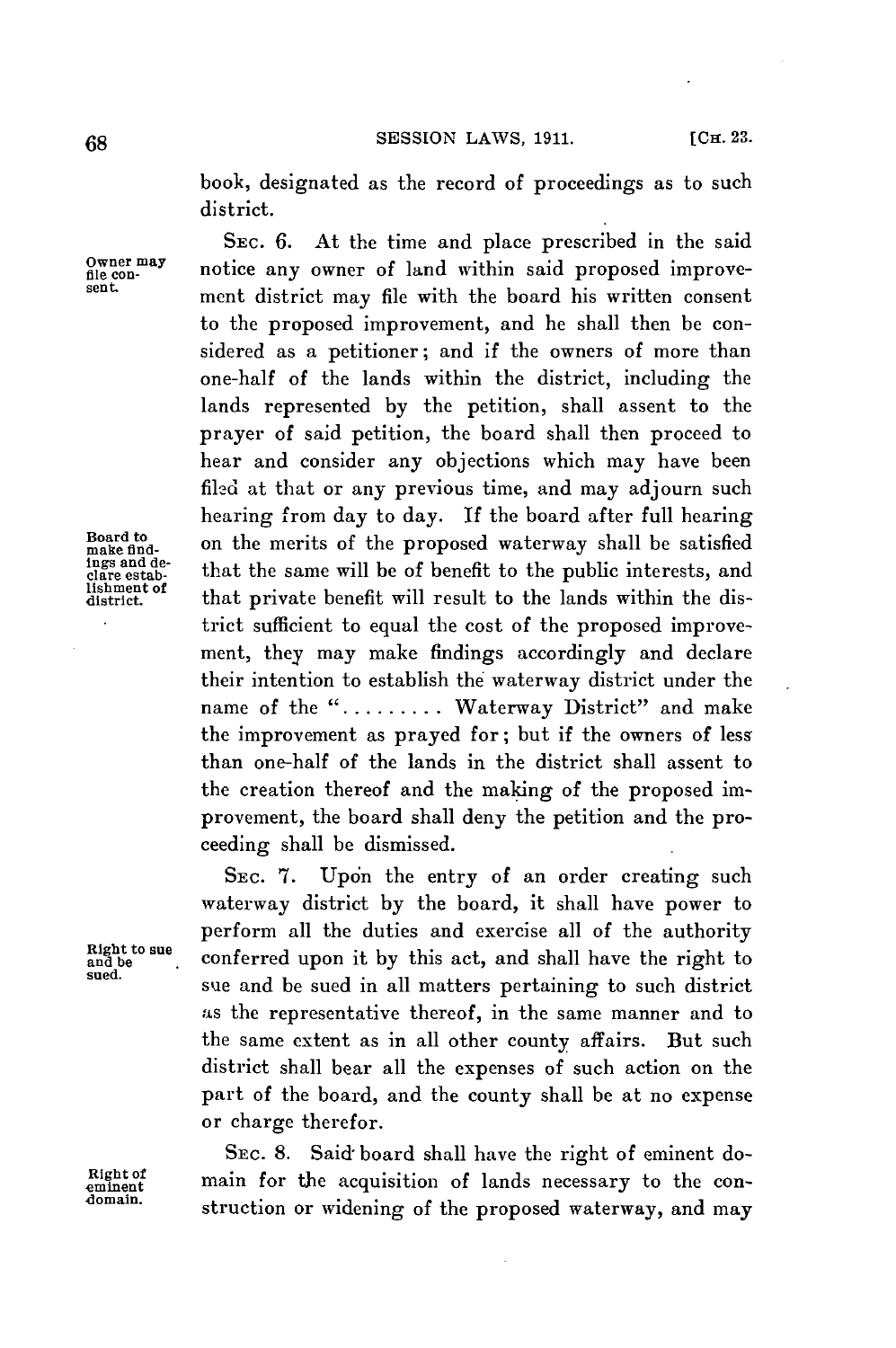cause all necessary lands to be condemned and appropriated or damaged for the use of said waterway, and make just compensation therefor. The private property of the state, the county, and other public or *quasi*-public corporations (except incorporated cities and towns), and of private corporations, shall be subject to the same rights of eminent domain at the suit of said board as the property of private individuals.

**SEC. 9.** Whenever in aid of the construction or widening of any such waterway it shall be necessary to cross **Bridging is**<br>or disturb any existing public highway or railroad, the **part** cost or disturb any existing public highway or railroad, the part cost cost of bridging the waterway or otherwise substantially continuing the highway or railroad may be ascertained and paid as a part of the cost of the improvement if such cost is not otherwise provided for.

SEC. **10.** Whenever the said board shall desire to condemn and acquire land, or damage lands or property for **Order to** any purpose authorized **by** this act, said board shall make an order therefor wherein it shall be provided that such land or damages shall be paid for wholly **by** special assessment upon the property within said waterway district, and the proceeding thereafter shall be as herein specified.

**SEC. 11.** The board shall file a petition, verified **by** its chairman and signed **by** the prosecuting attorney, in the superior court of the county, praying that the property ascertained **.by jury or** described may be taken or damaged for the purpose speci- **court.** fied and that compensation therefor be ascertained **by** a jury or **by** the court in case a jury be waived. Such petition shall allege the creation of the waterway district and contain a copy of the order directing the proceeding, a reasonably accurate description of the lots or parcels of land or other property which will be taken or damaged, and the names of the owners and occupants of said lands and of persons having any interest therein so far as known to the said board, or as appears from the records in the office of the county auditor.

SEC. 12. Upon the filing of the petition aforesaid a Summons issummons returnable as summons in other civil actions,

condemn.

**sued and**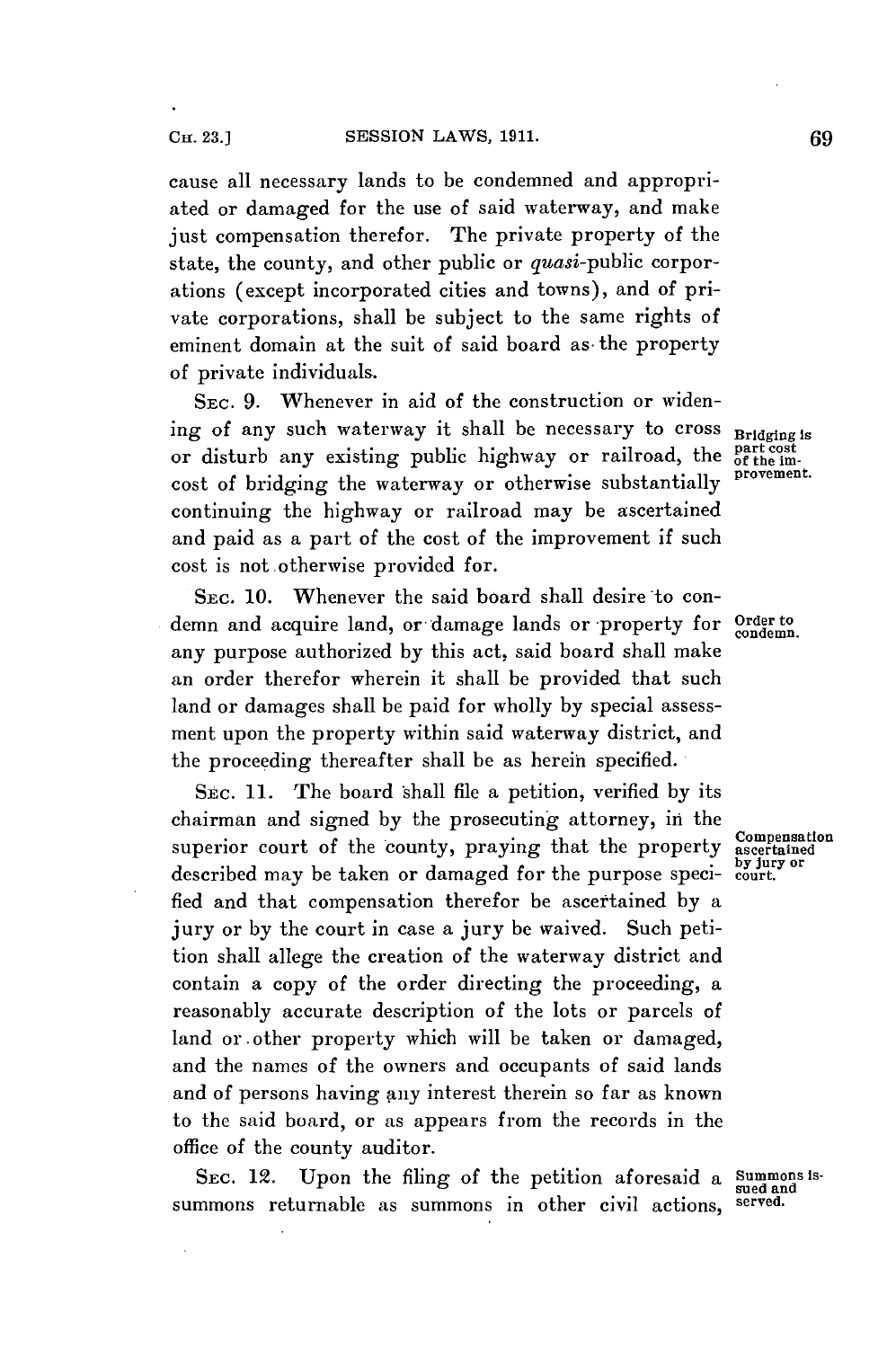shall be issued and served upon the persons made parties defendant, together with a copy of the petition, as in other civil actions; and in case any of the defendants are unknown or reside out of the state, a summons for publication shall issue and publication be made and return and proof thereof be made in the same manner as is or shall be provided **by** the laws of the state for service upon nonresident or unknown defendants in other civil actions. Notice **by** publication Notice so given **by** publication shall be sufficient to ausufficient au-<br>thority. thorize the court to hear and determine the suit as though all parties had been sued **by** their proper names and had been personally served.

SEC. **13.** In case the land or other property sought to be taken or damaged is state land, the summons and copy Service on<br>commissioner of petition shall be served upon the commissioner of pub-<br>dands. lic lands; if it is county land it shall be served upon the county auditor, and if school land, upon the county auditor and the chairman of the board of directors of the school district. Service upon other parties defendant, public or private, shall be made in the same manner as is or shall be provided **by** law for service of summons in other civil actions. **If** the state is made a defendant the attor-Attorney gen-<br>eral to repre- ney general shall represent it. If the county is a defendant the court shall appoint an attorney to represent it at all stages of the proceedings, and may allow him compensation for his services as costs of the proceeding.

SEc. 14. Upon the return of said summons, or as soon thereafter as the business of the court will permit, the said court shall proceed to the hearing of such petition and shall adjudicate whether the proposed condemnation is for a public use, and if its judgment is that the pro-Jury ascer-<br>tain compen- posed use is public, it shall empanel a jury to ascertain<br>sation. the just compensation to be paid for the lands or property taken or damaged, unless a jury be waived; but if any defendant or party in interest shall demand, and the court shall deem it proper, separate juries may be empanelled as to the separate compensation or damages to be paid to any one or more of such defendants or parties

sent the<br>state.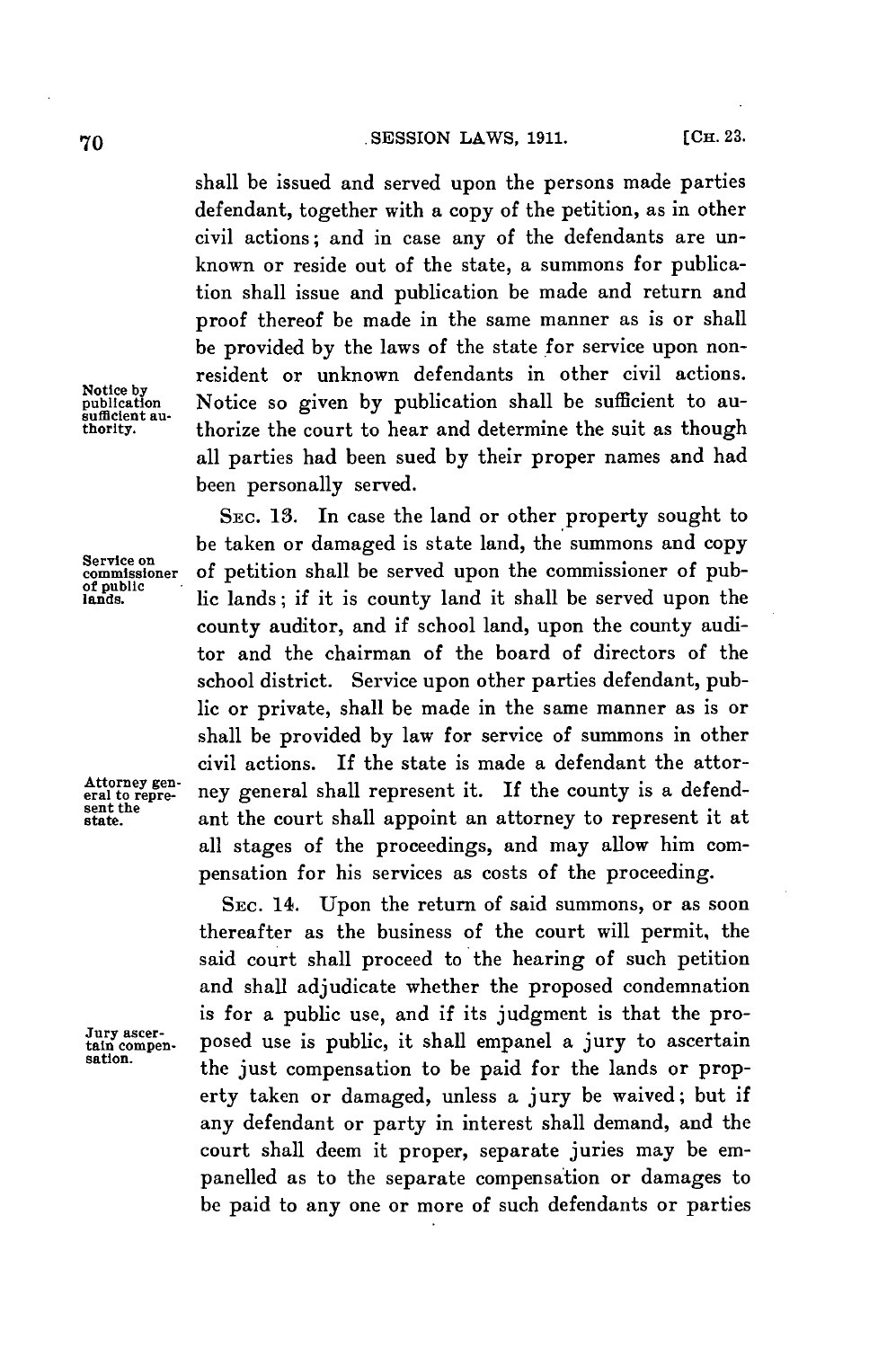in interest. Should the court determine that the proposed use is not public, it shall dismiss the proceeding.

SEc. **15.** The jury or court shall also ascertain the just compensation to be paid to any person found to have an interest in any lot or parcel of land or property which may be taken or damaged for such improvement, whether or not such person's name or such lot or parcel of land or other property is mentioned or described in said petition: *Provided*, That such person shall first be admitted **File** statement of as a party defendant to such suit **by** such court and shall **interest.** file a statement. of his interest in, and a description of, the lot or parcel of land or other property in respect to which he claims compensation.

SEc. **16.** The court may upon motion of the petitioners, or of any defendant, direct that the jury under the charge<br>of an officer of the court and accompanied by such person **property**. .or persons as may be appointed **by** the court to point out the property sought to be taken or damaged, shall view the lands or property taken or damaged for the proposed improvement.

SEc. **17. If** there be any building standing in whole or in part upon any land to be taken, the jury or court shall add to the finding of the value of the land taken, the value **Damage to building.** or damage to such building as the case may require. **If** the entire building is taken, or if it is damaged so that it ,cannot be readjusted to premises of the owner, then the measure of damages shall include the fair market value of the building. **If** part of the building is taken, or it is damaged but can be readjusted or replaced on premises of the owner, then the measure of damages shall be the cost .of readjusting or moving the building or part thereof left, together with the depreciation in the market value of said building **by** reason of said readjustment or moving.

SEc. **18. If** the land and buildings belong to different parties, or if the title to the property be divided into dif-<br>function the line of the property appears. ferent interests by lease or otherwise, the damage done to -each of such parties or interests may be separately found **by** the jury or court on the written request of any party.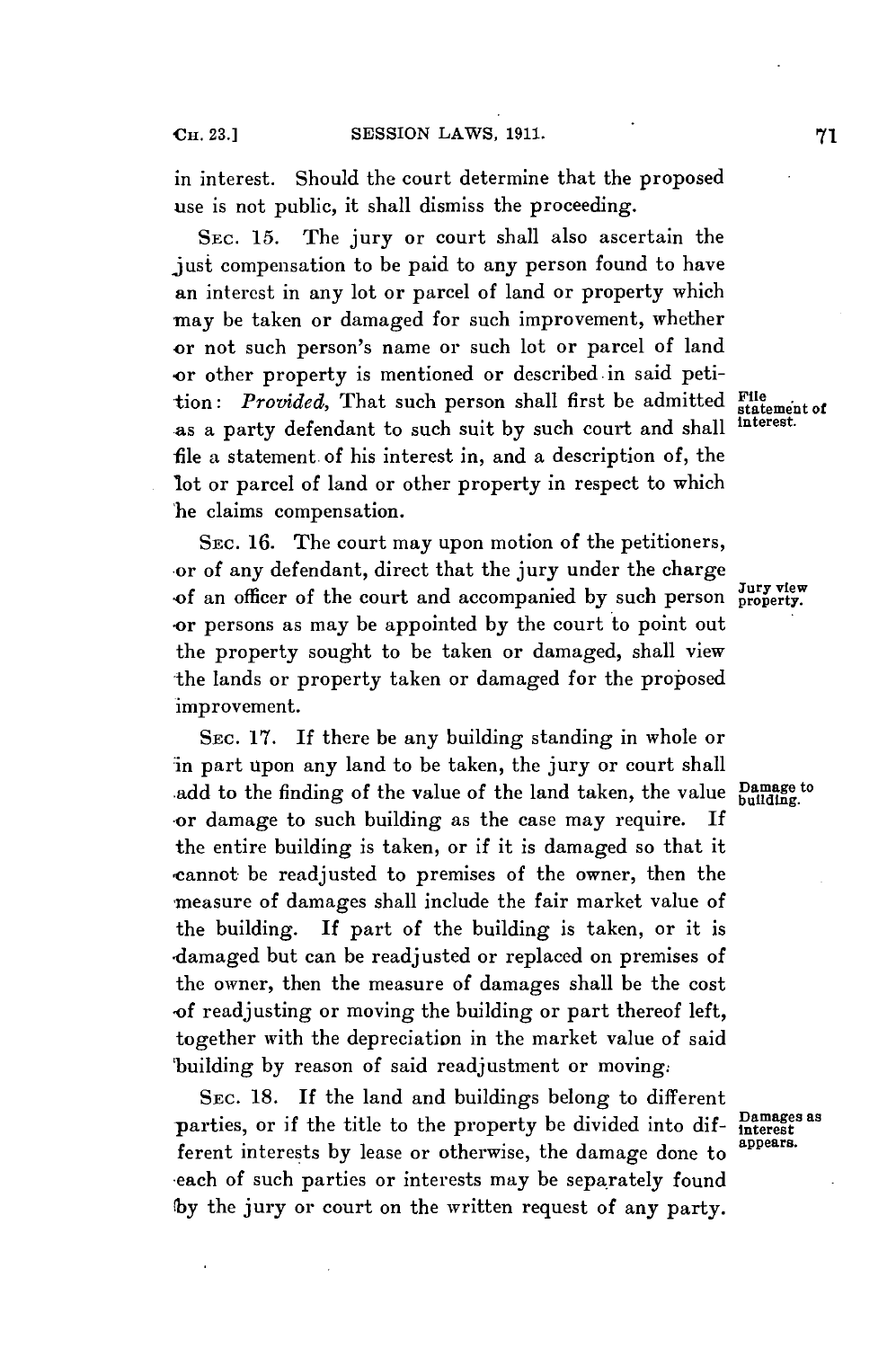And in making such findings the jury or court shall first find and set forth the total amount of the damage to said lands and buildings and all premises therein, estimating the sarne as an entire estate and as if the same were the sole property of one owner in fee simple; and they shall then apportion the damages so found among the several parties entitled to the same in proportion to their several interests and claims. But no delay in ascertaining the amount of compensation shall be occasioned **by** any doubt or contest which may arise as to the ownership of the property or any part thereof, or as to the extent of the interest of any defendant in the property to be taken or damaged, but in such case the jury or court shall ascertain the entire compensation or damage that should be Adverse paid for the property and the court may thereafter requireinterplead. **adverse claimants to interplead so as to fully determine** their rights and interests in the compensation so ascertained, and may make such order as may be necessary in regard to the deposit or payment of such compensation and the division thereof.

**SEC. 19.** Upon the filing of the findings of the jury or court, the proceedings of the court regarding new **Procedure trial and the entry of judgment thereon, shall be the same same as civil as compared to the same as civil actions** as in other civil actions, and the judgment shall be such. as the nature of the case may require. The final **judg**ment of the court shall be that the lands and property taken and 'damaged shall, upon payment of the sums awarded, vest in the county as and for a public waterway. The court shall continue or adjourn the case from time to time as to all defendants named in such petition who. shall not have been served with process or brought in **by** publication, and new summons may issue or new publication be made at any time, and upon such defendants being brought in the court may empanel a jury to ascertain the compensation so to be made to such defendants for property May proceed taken or damaged, or may proceed without a jury if none-<br>without be demanded and like proceedings shall be hed for such **jury.** be demanded, and like proceedings shall be had for such. purpose as are herein provided.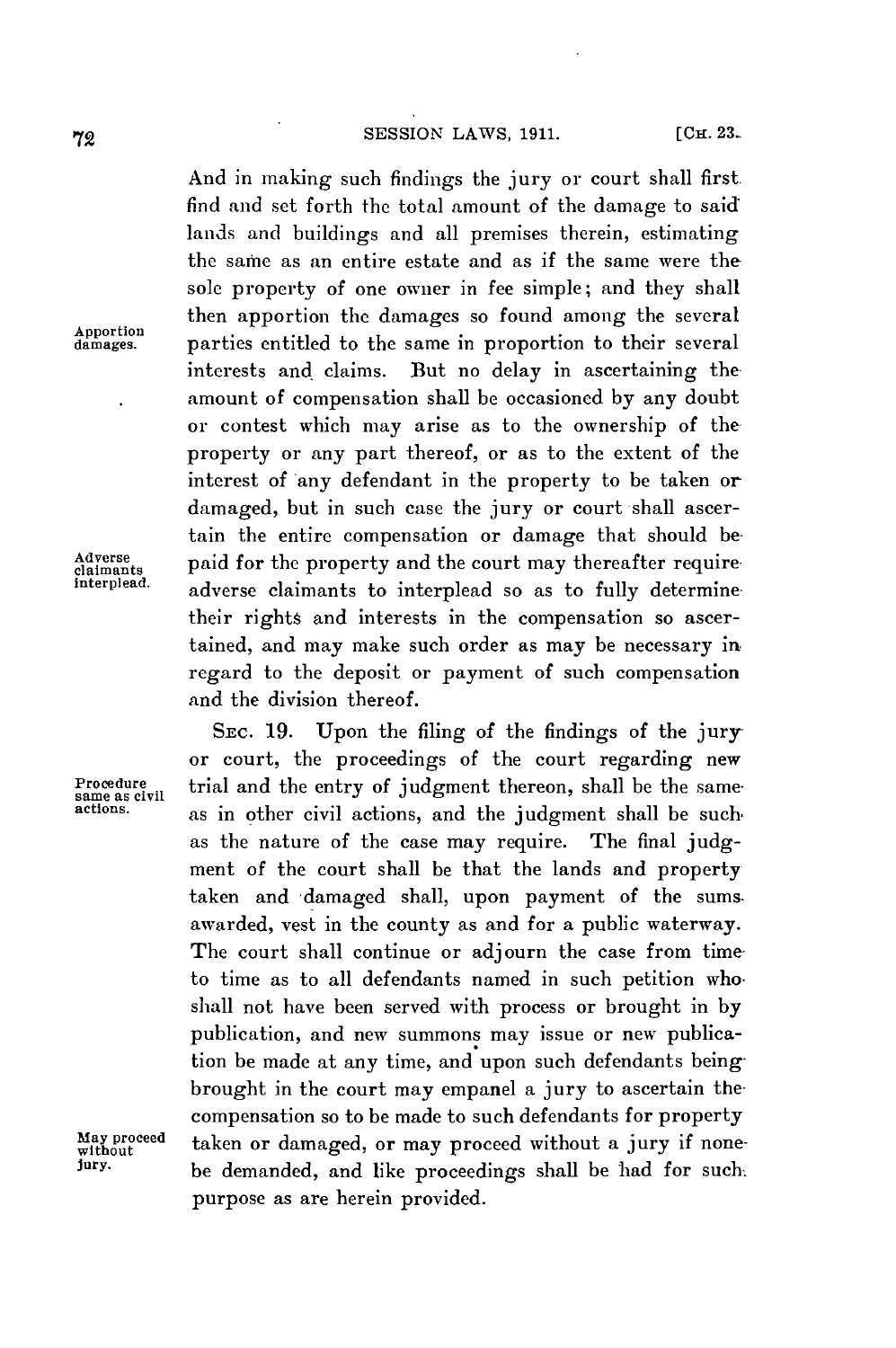SEc. 20. The court shall have power at any time, upon proof that any defendant who has not been served with **Substitute** process has ceased to be an owner since the filing of such **defendant.** petition, to substitute the new owner as a defendant, and after due service of the summons and petition upon him proceed as though he had been a party in the first instance; and the court may upon any finding of the jury, or at any time during the course of the proceedings, enter every such order, rule, judgment or decree as the nature of the case may require.

SEc. 21. When it shall appear from said petition or otherwise, at any time during the proceedings upon such petition, that any infant, insane or distracted person is interested in any property that is to be taken or damaged, the court shall appoint a guardian *ad litem* for such infant ad litem. or insane or distracted person to appear and defend for him, her or them; and the court shall make such order or decree as it shall deem proper to protect and secure the interest of such infant or insane or distracted person in such property, or the compensation which shall be awarded therefor.

SEc. 22. The compensation to be ascertained **by** the jury or court shall be irrespective of any benefit from Findings the improvement proposed, and the finding shall state separately the value of land taken from any tract and the damage, if any, to remaining land **by** reason of the severance.

SEc. **23.** Any final judgment rendered **by** said court upon the findings of the court or a jury, shall be the lawful and sufficient condemnation of the land or property to be taken, or of the right to damage the same in the manner proposed, upon the payment of the amount of such findings and all costs which shall be taxed as in other civil cases: *Provided,* That in case any defendant recovers no award, no costs shall be taxed. Such judgment shall be final and conclusive as to the damages caused **by** such fient improvement, unless appealed from, and no appeal from the same shall delay proceedings under the order of said

**OH. 23.]**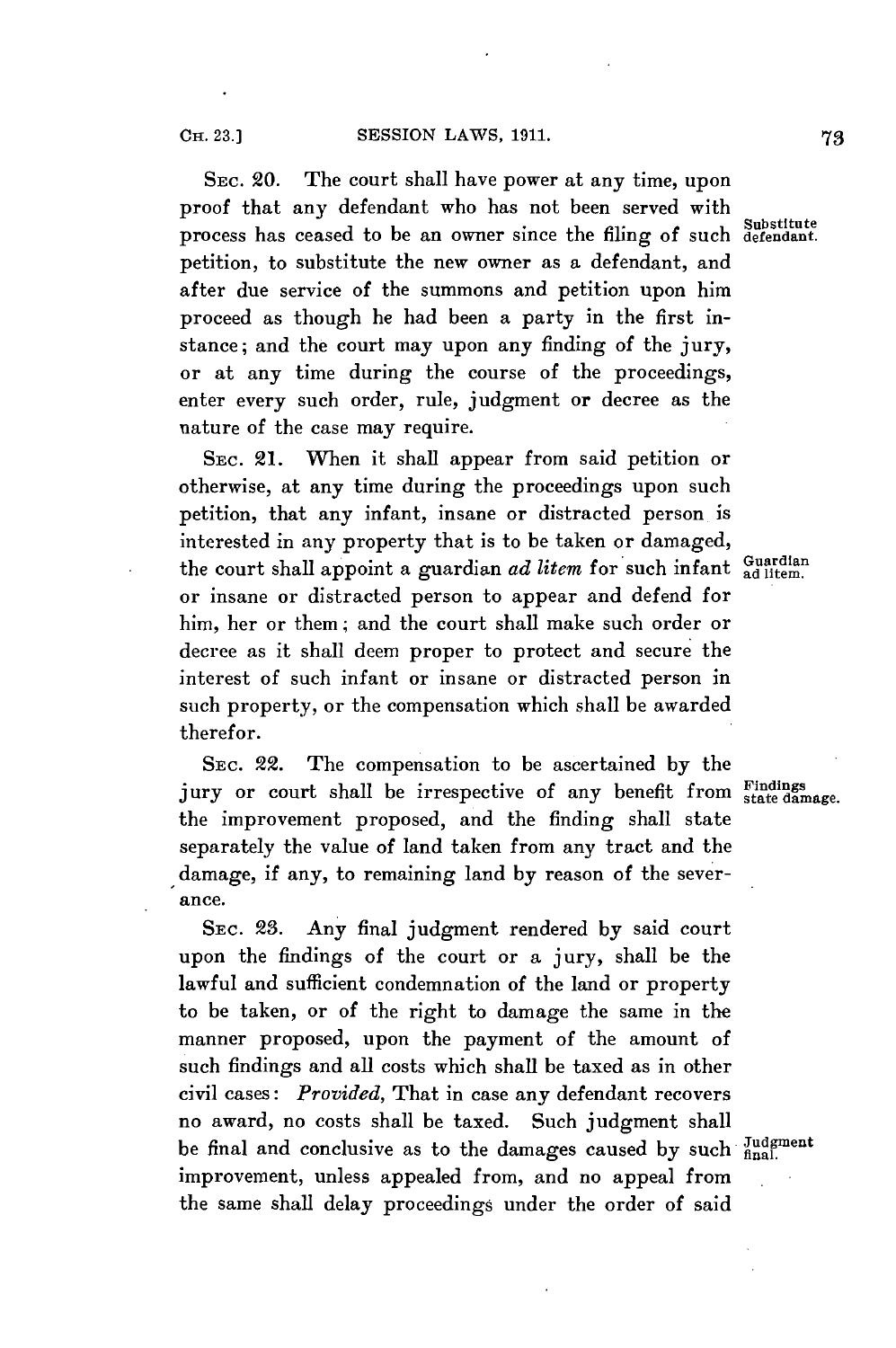## **74 SESSION LAWS, 1911.** [Сн. 23.

In case of appeal.

Pay into board if it shall pay into court for the owners and parties interested, as directed **by** the court, the amount of the judgment and costs; but such board after making such payment into court shall be liable to such owner or owners, or parties interested, for the payment of any further compensation which may at any time be finally awarded to such parties so appealing in said proceeding, and his or her costs, and shall pay the same on the rendition of **judg**ment therefor and abide any rule or order of the court in relation to the matter in controversy. In case of an appeal to the supreme court of the state by any party to the proceedings, the money so paid into the superior court **by** the board, as aforesaid, shall remain in the custody of said superior court until the final determination of the proceedings. If the owner of the land, real estate, premises, or other property, accepts the sum awarded **by** the jury or the court, he shall be deemed thereby to have waived conclusively an appeal to the supreme court and final **judg**ment may be rendered in the superior court as in other cases.

SEc. 24. The court upon proof that the judgment, together with costs, has been paid to the person entitled<br>take posses-<br>thereto, or has been paid into court, shall enter an order thereto, or has been paid into court, shall enter an order that the board shall have the right at any time thereafter to take possession of or damage the property in respect to which such compensation shall have been so made or paid into court as aforesaid, and thereupon the title to any property so taken shall be vested in fee simple in the public as a water highway.

SEc. **25.** Said board shall, upon the entry of the condemnation judgment, file in the same proceeding a supple-<br>for damages. mentary petition, praying the court that an assessment be mentary petition, praying the court that an assessment be made upon the lands in the district for the purpose of raising an amount necessary to pay the compensation and damages awarded for the property taken or damaged, with costs of the proceedings, and for the estimated cost of the proposed improvement; and the court shall thereupon appoint three competent disinterested persons as

slon **of**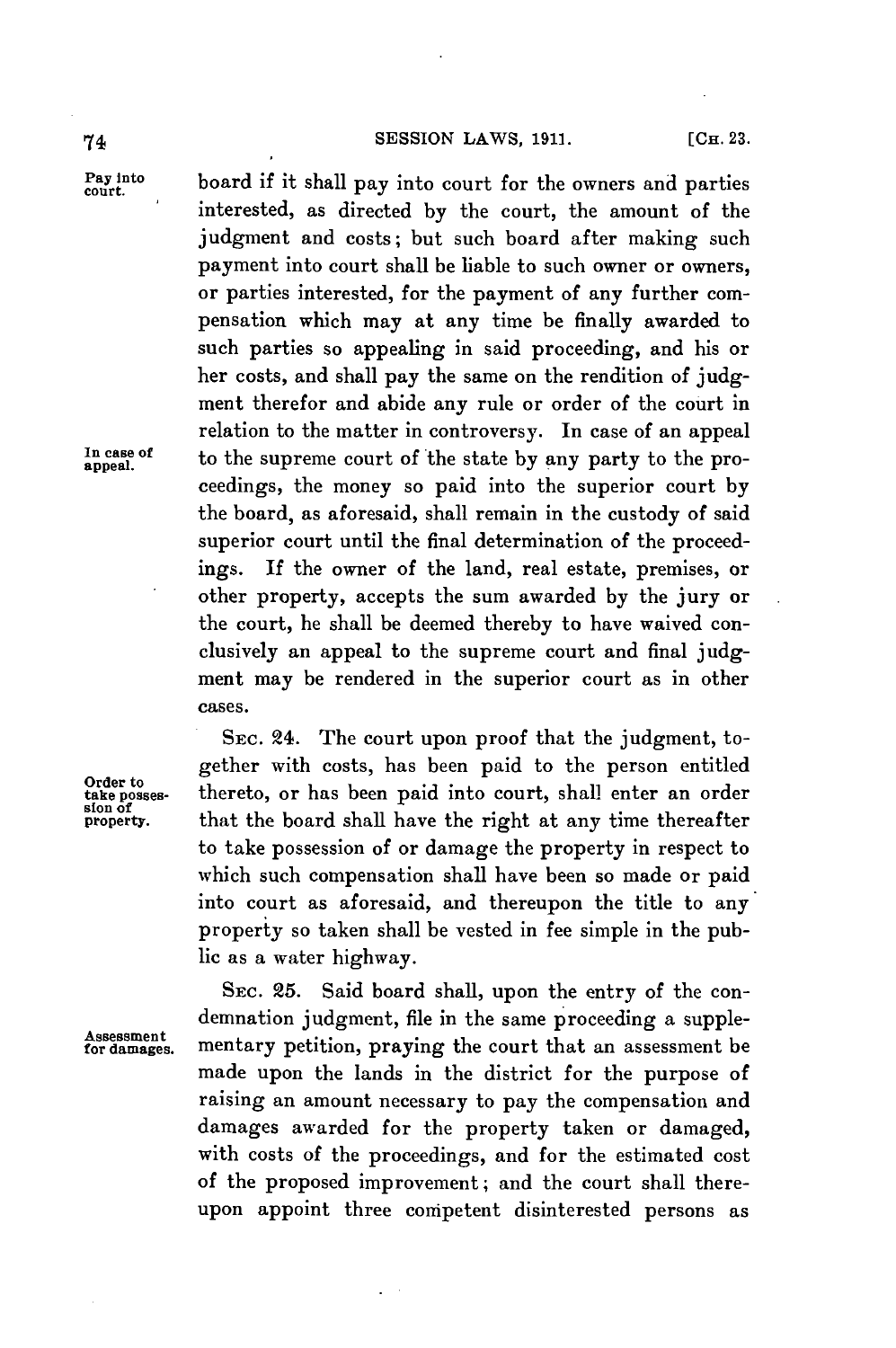commissioners to make such assessment. Said commissioners shall include in such assessment the compensation and damages awarded for the property taken or damaged, with legal interest from the date of entry of the judgment, Interest<br>legal interest from the date of entry of the judgment. and with all costs and expenses of the proceedings incurred to the time of their appointment, or to the time when said proceedings was referred **to** them, together with the probable further costs and expenses of the proceeding, including therein the estimated cost of making and collecting such assessment. The petitioners for the improvement shall be entitled to have included in the costs of the proceeding, and repaid to them, such reasonable sums as they may have expended in preparing the maps and plans of  $\frac{Expectedtures}{approved by}$ the improvement and procuring the names of land owners court. for filing with the petition. Such expenditures to be approved and allowed **by** the court,

**SEc. 26.** Said commissioners, before entering upon their duties, shall take and subscribe an oath that they will faithfully perform the duties of the office to which they are appointed, and will to the best of their abilities make true and impartial assessments according to the law. Every commis-<br>commissioner shall receive compensation at the rate of five sioners' comcommissioner shall receive compensation at the rate of five sioners' comdollars per day for each day actually spent in making the assessment herein provided for, upon his filing in the proceeding a verified statement showing the number of days he has actually spent therein; and upon the approval of said statement **by** the judge of the court in which the proceeding is pending, the board shall issue a warrant in the amount so approved, upon the special fund created to pay the awards and costs of said proceeding; and the fees of such commissioners so paid, and all expenses returned **by** them and allowed **by** the court shall be included in the cost and expense of such proceeding.

SEC. **27.** It shall be the duty of such commissioners to examine the lands in the district and to apportion and assess the amount of the judgment, interest and costs as hereinbefore defined, of the condemnation proceeding, and of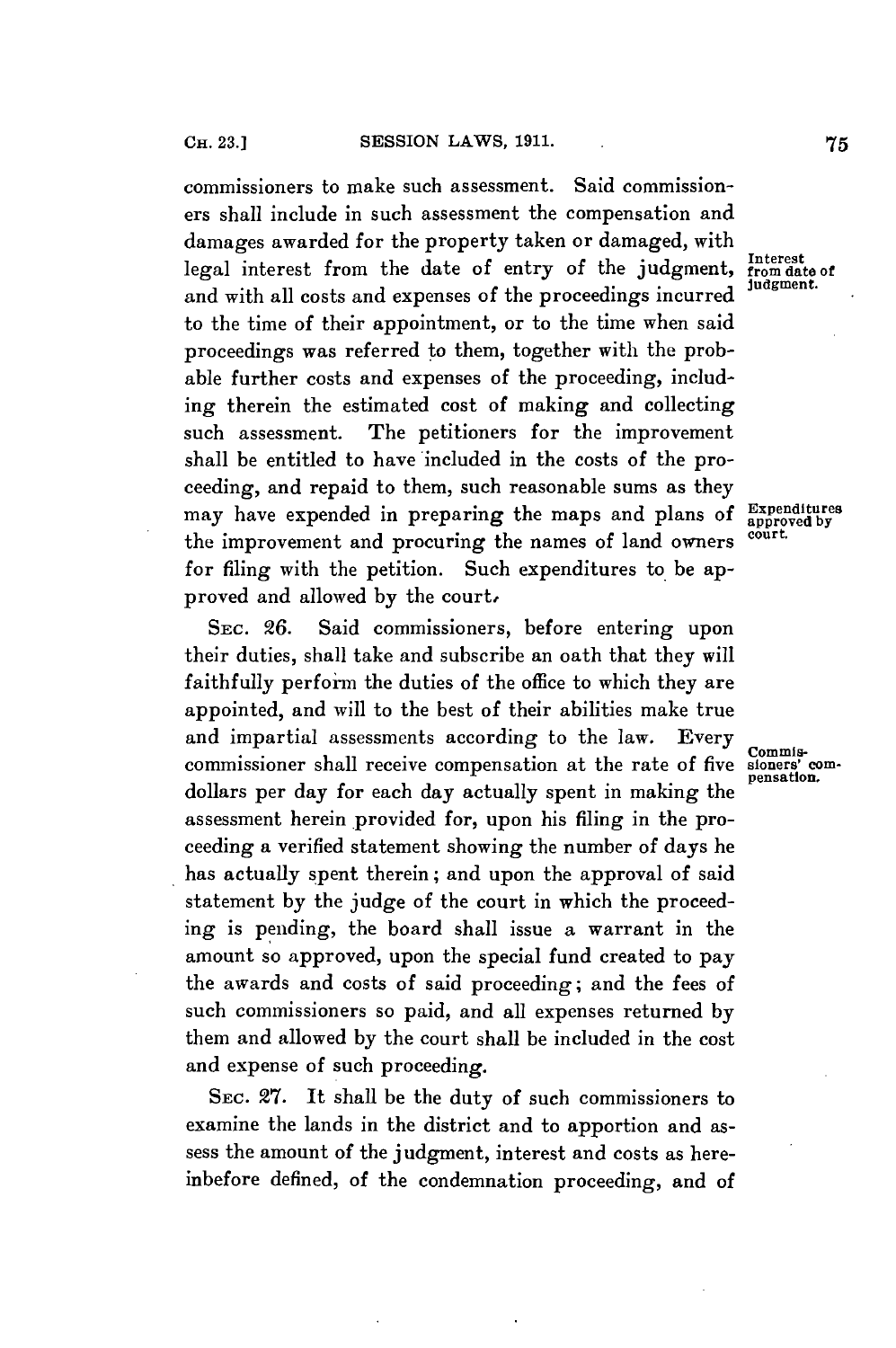the estimated cost of the proposed improvement, and of the price of any fill made with material dug or dredged from such waterway, upon the several lots, blocks, tracts and parcels of land in said district, in the proportion in which Assessment they will be severally benefited; which assessment shall be a proportionate charge upon each square foot of land contained in each separate lot, block, tract or parcel of land.

**SEC. 28.** The commissioners shall make or cause to be made an assessment roll in which shall appear the names of Roll of the owners, so far as known, a description of each lot, block, tract or parcel of land or other property, and the amounts assessed thereon as special benefits thereto, specifying separately the benefits from the opening of the waterway, for construction, and for **fill** if any, and certify such assessment Certify court. roll to the court before which said proceeding is pending, within sixty days after the date of the order referring said proceeding to them, or within such extension of said period as shall be allowed **by** the court. In determining the benefit to be assessed upon any lot or parcel of land for the opening of the waterway, the commissioners shall ascertain from the finding of the court or jury whether or not it is remaining land after the severance of land taken from an original lot or parcel for right-of-way of such proposed waterway, and the damage awarded to such remaining land, if any, allowed **by** reason of the severance; and for such opening shall assess as benefits to such remaining land only the excess of the benefit accruing thereto over the damage awarded **by** the finding.

SEC. **29.** Upon its completion the commissioners shall return their assessment roll into court, and thereupon the Court court shall make an order setting a time for the hearing<br>thereon before the court, which day shall be at least thirty days after the entry of such order. The commissioners shall give notice of such assessment and of the day fixed **by** the court for the hearing thereon in the following manner:

> **. 1. They** shall at least twenty days prior to the date fixed for the hearing on said roll, mail to each owner of the prop-

Court<br>to order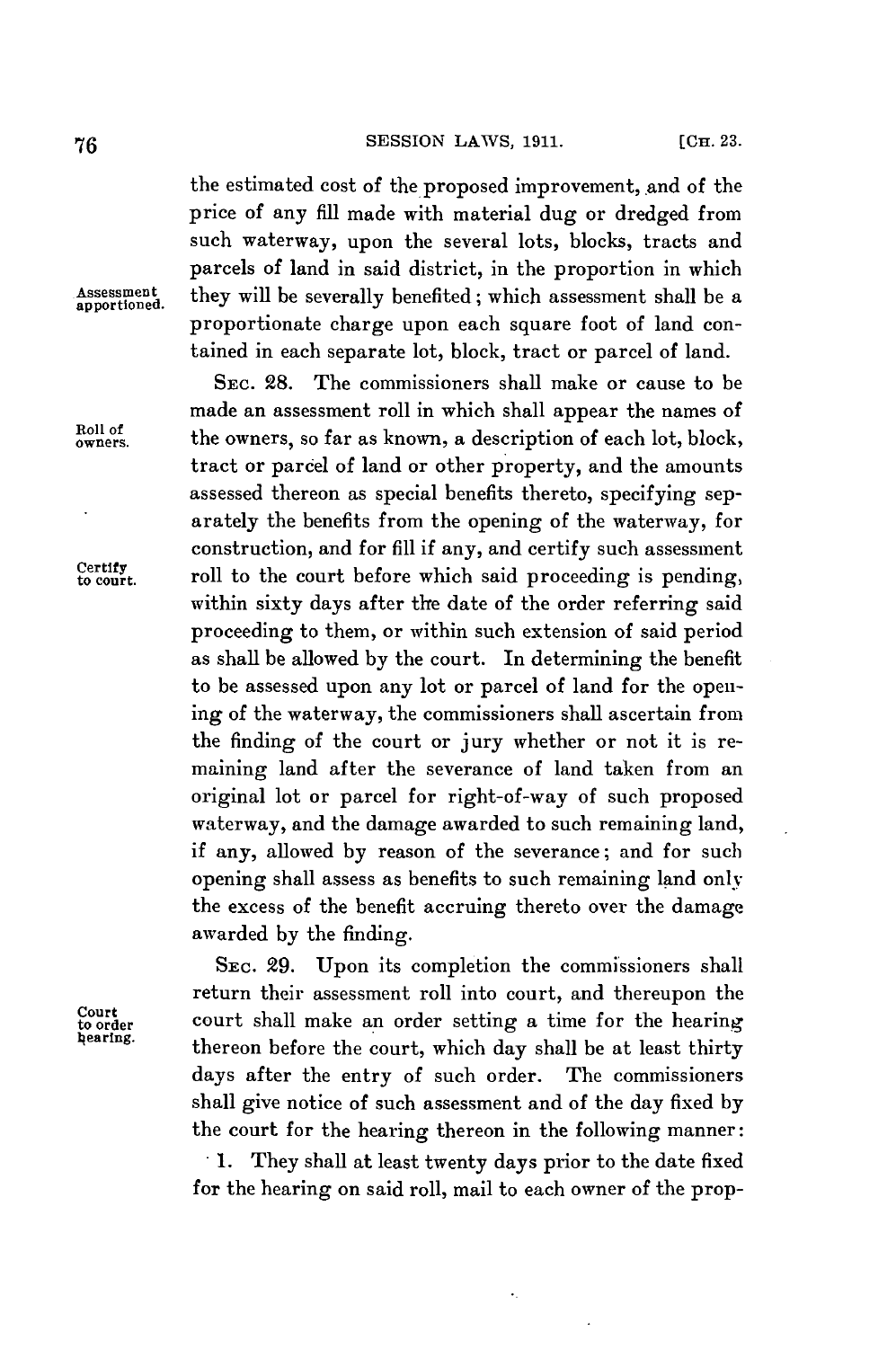erty assessed, whose name and address is known to them, a notice substantially in the following form:

"(Title of cause.) **To.............** Pursuant to an order of the superior court of the State of Washington, in Notice and for the county of **...........** there will be a hearing in the above entitled cause **on............** at **........** upon the assessment roll prepared **by** the commissioners heretofore appointed **by** said court to assess the property specially benefited **by** the (here describe nature of improvement) **;** and you are hereby required if you desire to make any objection to said assessment roll, to file your objections to the same before the date herein fixed for the hearing upon said roll, a description of your property and the amount assessed against it for the aforesaid improvement is as follows: (Description of property and amount assessed against it.)

Commissioners."

2. They shall cause at least twenty days' notice to be given of the hearing, when a daily newspaper is published in such county, by publishing the same in at least five successive issues of said paper; or if no daily newspaper Notice by is published in said county and a weekly newspaper is published therein, then in each issue of such weekly newspaper for two successive weeks. Such notice so required to be published may be substantially as follows:

"(Title of cause.) Special Assessment Notice. Notice is hereby given to all persons interested, that an assessment roll has been filed in the above entitled cause providing for the assessment upon the property benefited of the cost of (here insert brief description of improvement) and that said roll has been set down for hearing on the **......** day of **........** at **...........** The boundaries of said assessment district are substantially as follows: (here insert an approximate description of the assessment district.) **All** persons desiring to object to said assess-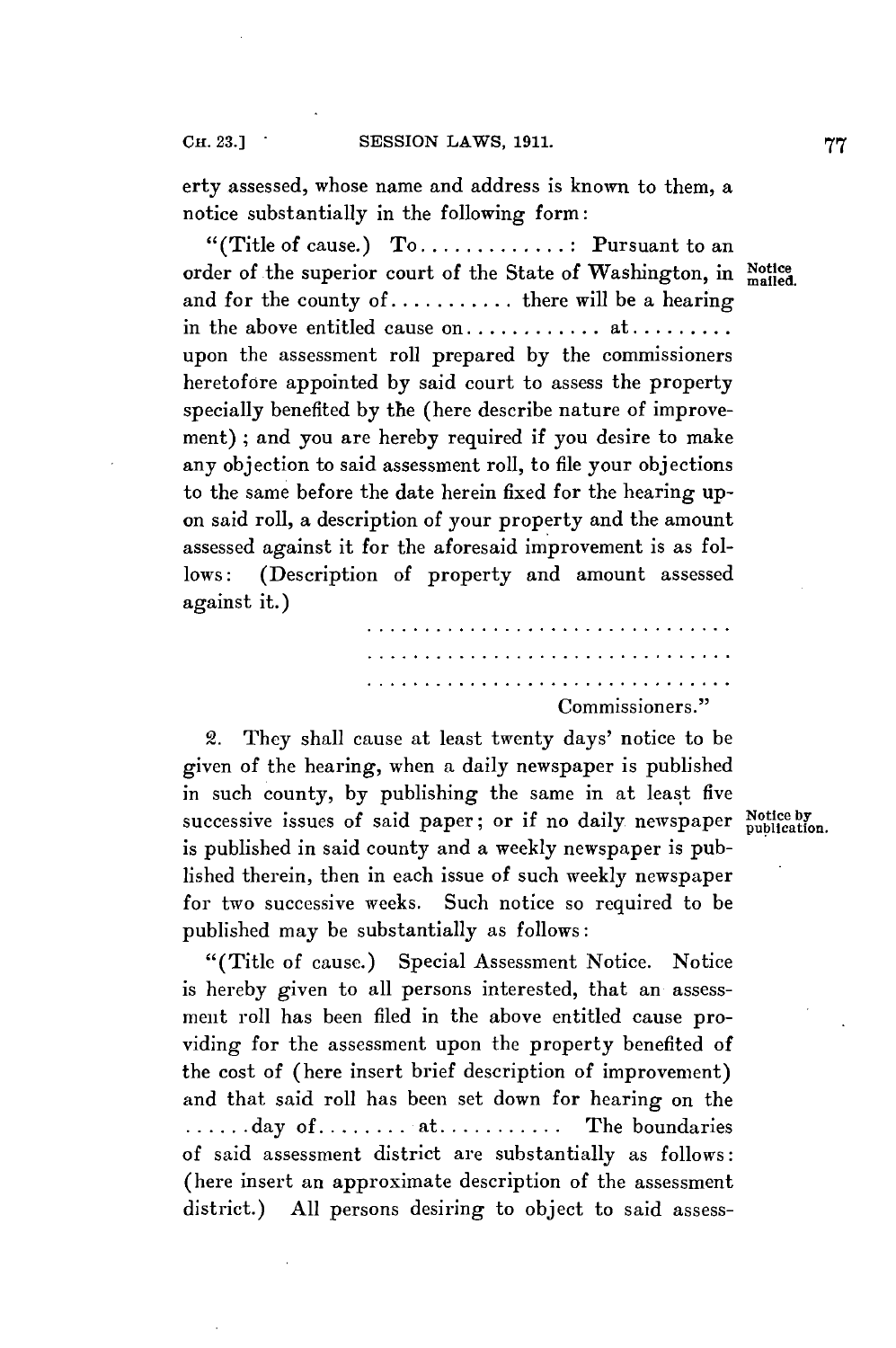**78 . SESSION LAWS, 1911. . 1911. . 1911. 1911. 1911. 1911. 1911. 1911. 1911. 1911. 1911. 1911. 1911. 1911. 1911. 1911. 1911. 1911. 1911. 1911. 1911. 1911. 1911. 1911.** 

ment roll are required to file their objections before said date fixed for the hearing upon said roll, and appear on the day fixed for hearing before said court.

> Commissioners."

SEC. 30. On or before the day fixed for the hearing, the<br>
affidavit of one or more of the commissioners shall be filed in said court showing the mailing of the notices above prescribed, and an affidavit of the publisher of the newspaper showing the publication of notice, with a copy of the published notice attached, which affidavit shall be received as *prima facie* proof of the giving of notice as herein required.

SEC. **31. If** twenty days shall not have elapsed between the first publication of such notice and the day set for hearing, the hearing shall be continued until such time as the court shall order. The court shall retain full juris-<br> **Court order** diction of the matter until final judgment on the assessments, and if the notice given shall prove invalid or insufficient the court shall order new notice to be given.

**SEC. 32.** Any person interested in any property assessed and desiring to object to the assessment thereon, shall file his objections to such report at any time before the day set for hearing said roll, and serve a copy thereof upon the prosecuting attorney. As to all property to the assessment upon which no objections are filed and served, as herein provided, default may be entered and the assessment confirmed **by** the court. On the hearing of objec**ions.** tions the report of the commissioners shall be competent evidence to support the assessment, but either party may introduce such other evidence as may tend to establish the right of the matter. The hearing shall be conducted as in other cases at law tried **by** the court without a jury; and if it shall appear that the property of the objector is assessed more or less than it will be benefited, or more or less than its proportionate share of the cost of the con-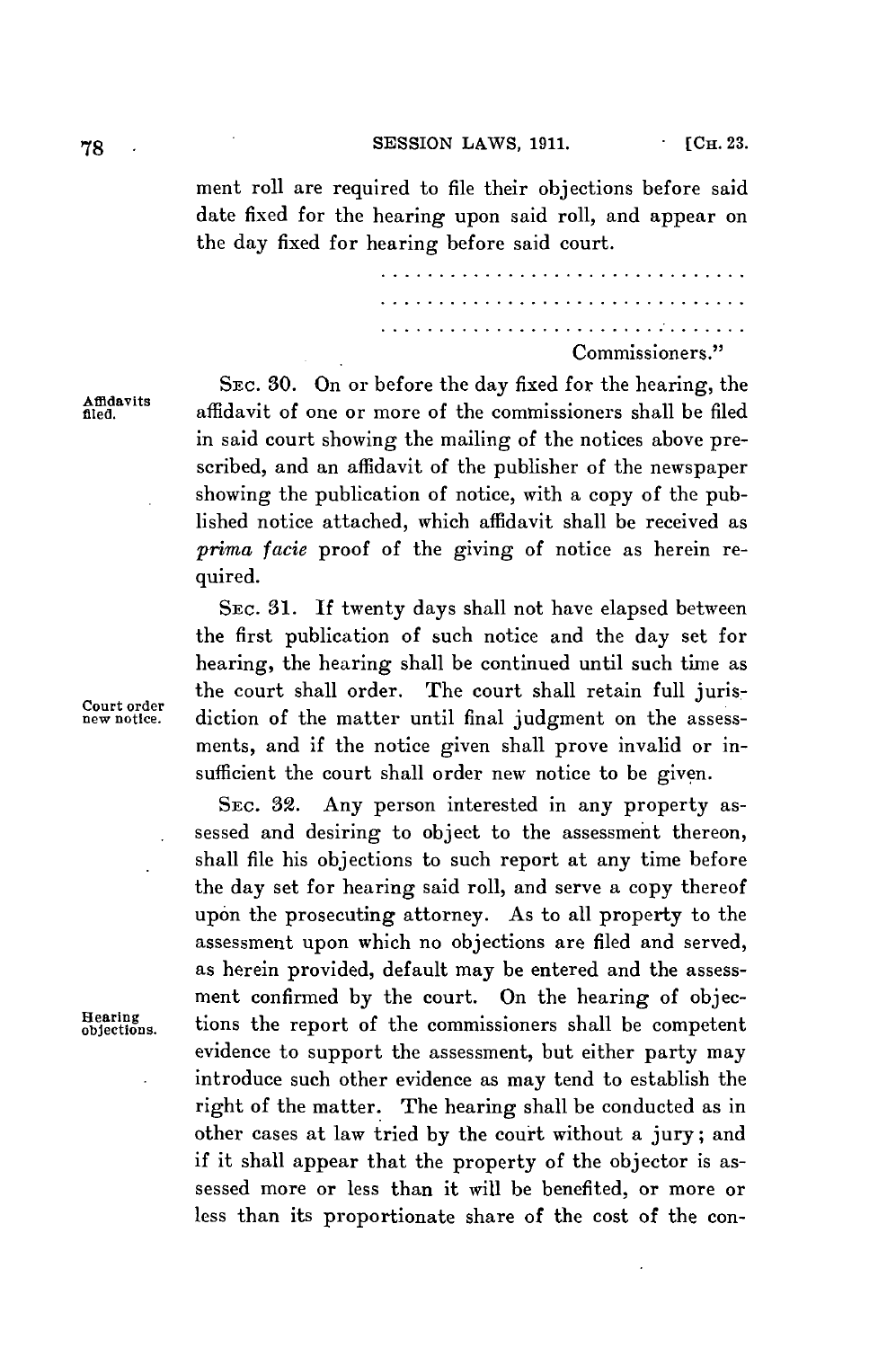demnation and improvement, the court shall so find, and **Mindings** it shall also find the amount in which said property ought to be assessed and correct the assessment accordingly. Judgment shall be entered confirming the assessment roll as originally filed or as corrected, as the case may require.

**SEC. 33.** The court before which any such proceeding may be pending shall have authority at any time before final judgment to modify, alter, change, annul or confirm any assessment roll returned as aforesaid, or cause any  $Rol$  may no recast. such assessment roll to be recast **by** the same commissioners whenever it shall be necessary for the obtainment of justice; or it may appoint other commissioners in the place of all or any of the commissioners first appointed for the purpose of making such assessment or modifying, altering, changing or recasting the same, and may take all such proceedings and make all such orders as may be necessary to make a true and just assessment of the cost of such condemnation and improvement according to the principals of this act, and may from time to time, as may be necessary, continue the proceeding for that purpose as to the whole or any part of the premises.

SEC. 34. The judgment of the court confirming the assessment roll shall have the effect of a separate judgment **Appeal** as to each tract or parcel of land or other property as- **shall not** sessed, and any appeal from such judgment shall not invalidate or delay the judgment except as to the property concerning which the appeal is taken. Such judgment shall be a proportionate lien upon each square foot of the property assessed from the date of entry until payment shall be made.

**SEC. 35.** The clerk of the court in which such judgment is rendered shall certify a copy of the assessment roll as confirmed, and of the judgment confirming the same, to the treasurer of the county, or if there has been an appeal taken from any part of such judgment, then he shall certify such part of the roll and judgment as is not included in such appeal, and the remainder when final judgment is entered: *Provided,* That if upon such appeal the **judg-**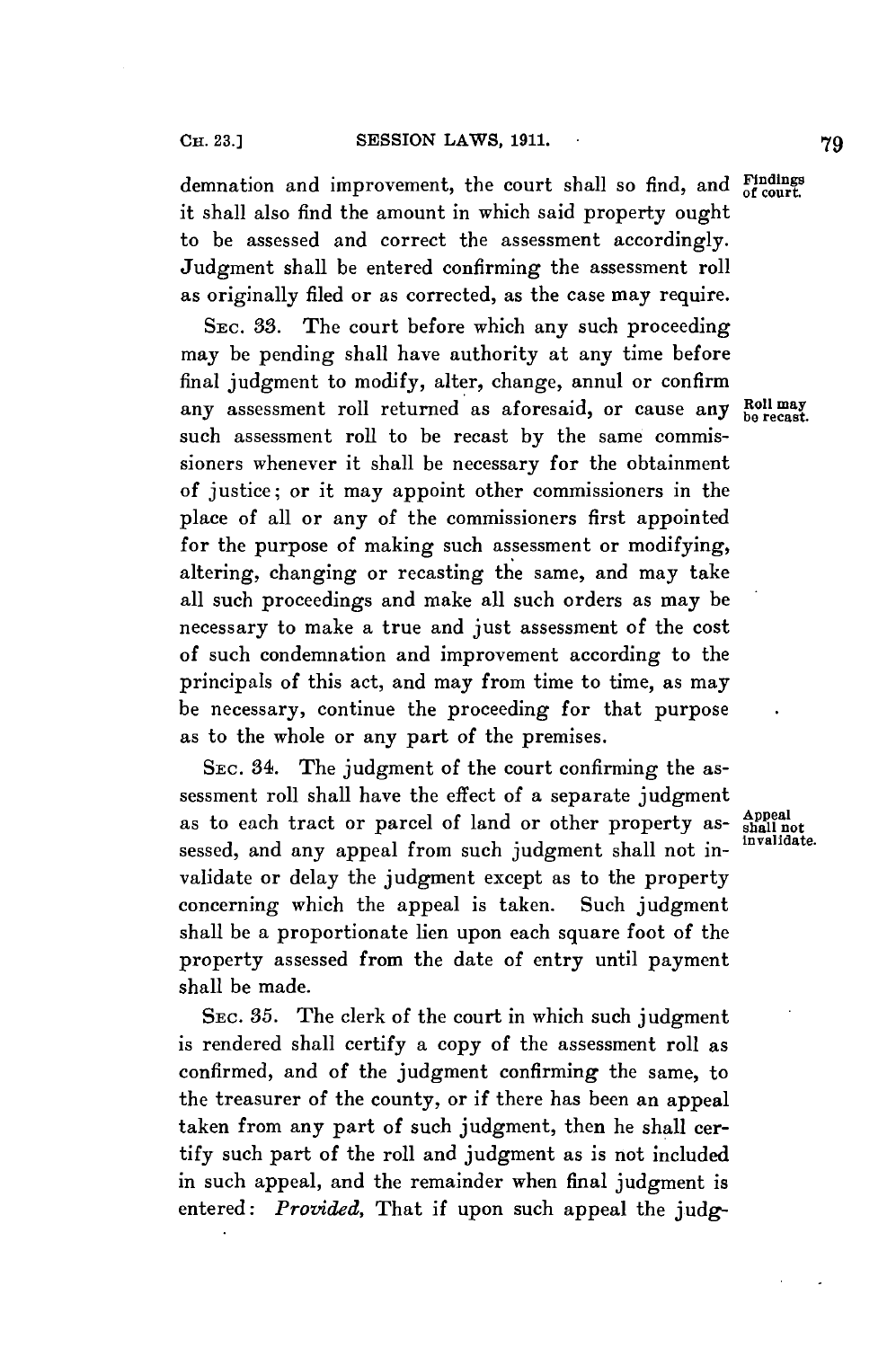**80 . SESSION** LAWS, **1911.**

**Assessments,**

ment of the superior court shall be affirmed, the assessments on such property as to which appeal has been taken shall bear interest at the same rate and from the same date which other assessments not paid within the time hereafter provided shall bear. Such copy of the assessment roll shall be sufficient warrant to the county treasurer to collect the assessments therein specified in the manner hereinafter provided.

**SEC. 36.** The treasurer receiving such certified copy of the assessment roll and judgment shall immediately give notice thereof by publishing such notice at least once in the official newspaper or newspapers of such county, if such newspaper or newspapers there be; and if there be no such official newspaper, then **by** publishing such notice in some newspaper of general circulation in the county. Such notice may be in substantially the following form:

# "SPECIAL **ASSESSMENT NOTICE.**

Public notice is hereby given that the superior court of **.............** county, State of Washington, has rendered judgment for a special assessment upon property benefited **by** the following improvement (here insert the Form of **character** and location of the improvement in general terms) as will more fully appear from the certified copy of the assessment roll on file in my office, and that the undersigned is authorized to collect such assessments. **All** persons interested are hereby notified that they can pay the amounts assessed, or any part thereof, without interest, at my office (here insert location of office) within sixty days from the date hereof.

Dated **this......day of.........A.D. 191...**

Treasurer of **.........** county, Washington."

**SEC. 37.** The owner of any land charged with an assessment under this act, may discharge the same from all liability for the cost of such condemnation and improvement **by** paying the entire assessment charged against his

**Treasurer**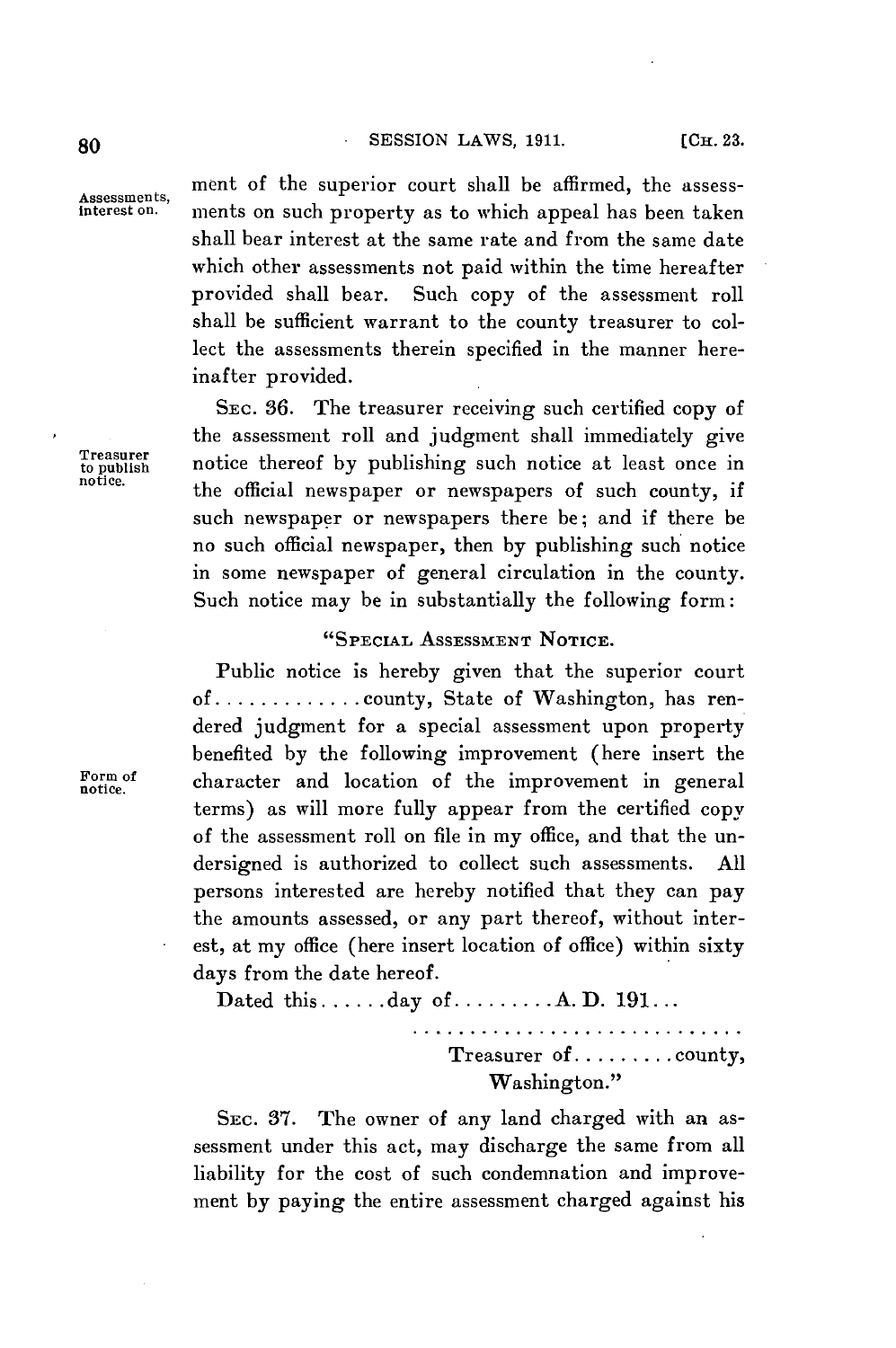land, without interest, within the time fixed **by** the notice of the county treasurer for the payment thereof; or within  $\frac{P}{for$  payment. said time he may pay a part of such assessment and allow the remainder to continue as an assessment upon his land. to be collected and paid as hereinafter provided; or within said time he may pay the entire assessment per square foot upon any part of his land, providing that he shall when paying such partial assessment give to the treasurer a description of the tract paid for.

**SEC. 38.** When any assessment shall **be** paid either in full or in part only, within the time for payment without  $\frac{3}{\text{Test}}$ interest fixed by his notice, the treasurer shall note the fact of such payment opposite the assessment.

**SEC. 39.** Immediately after the expiration of the time fixed **by** his notice for payment of assessments without interest, the treasurer shall divide the several assessments which remain unpaid in whole or in part into ten equal Unpaid amounts or installments, as near as may be, without frac-  $\frac{\text{tens}}{\text{ments}}$ . tional cents, and enter said installments upon the roll opposite the several assessments, numbering the same from one **(1)** to ten **(10)** successively. And thereafter said treasurer shall annually for ten years, before the time fixed **by** law for the collection of state and county taxes, add one of the said assessment installments with interest for one year from the expiration of the time for payment without interest, or of the anniversary thereof, at the rate of seven per cent. per annum. on the entire unpaid assessment, to the tax levied upon the property assessed, where said tax appears upon the county tax roll, and collect said installment and interest, without reduction of percentage for prepayment, at the same time and in the same Collected manner as state and county taxes are collected. And after delinquencey said installments and interest shall be subject to the same charges for increased interest and penalties as are other delinquent taxes. But no tax sale of lands assessed under this act shall discharge the same from the lien of any unpaid installments of the assessment against it until all installments and interest are fully paid. **-- 6**

taxes are.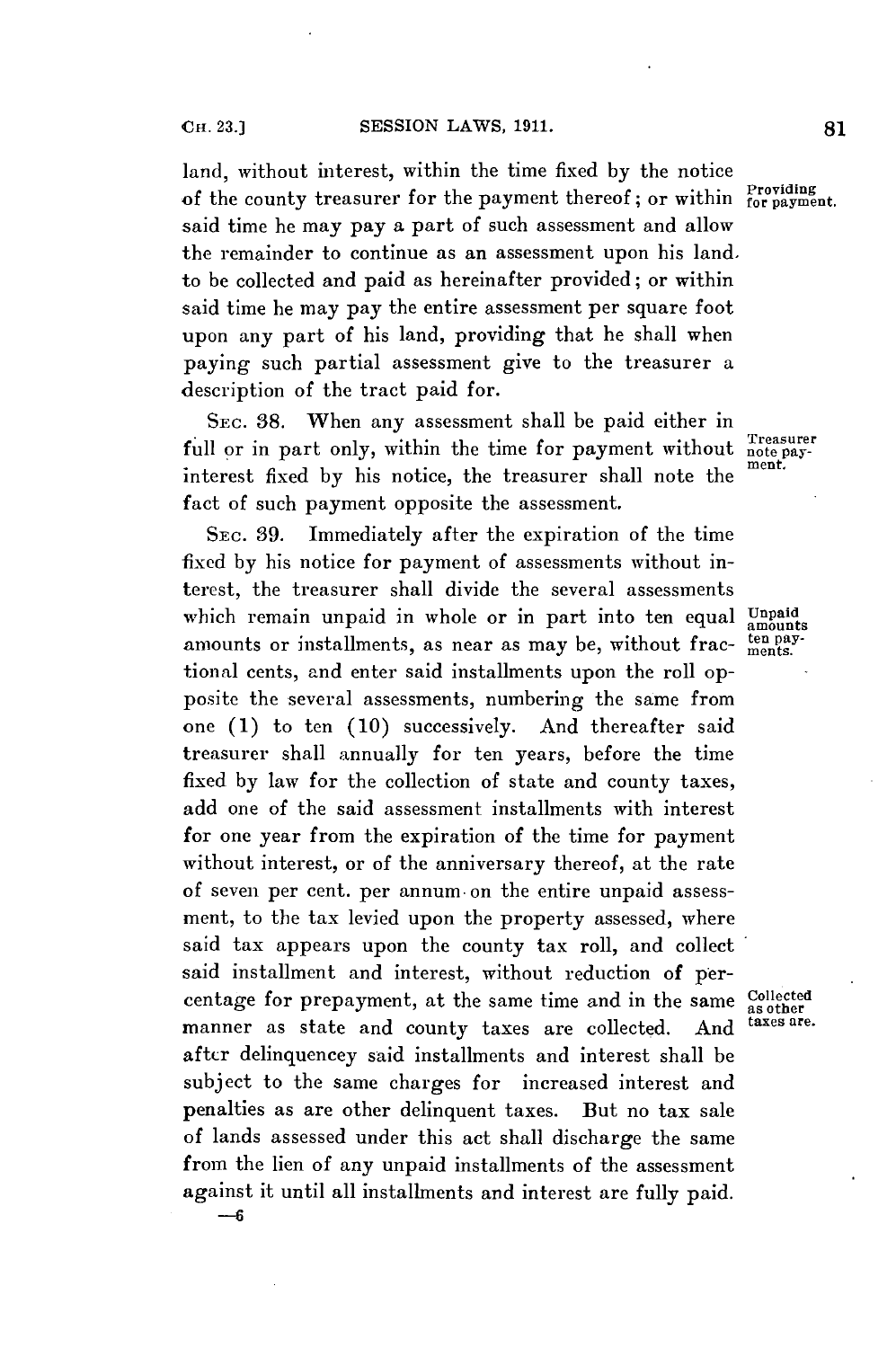Assessment **SEC. 40.** As each assessment installment is paid the payments treasurer shall note the payment thereof in the proper place upon the assessment roll.

SEC. 41. The owner of any lands assessed under this act may at any time after the time fixed **by** the treasurer's notice for payment without interest, discharge his lands May dis-<br>charge from the unpaid assessment by paying the principal of all<br>payments. installments unpaid with interest thereon at the rate of seven per cent. per annum to the next anniversary of the time fixed as aforesaid; or he may pay one or more installments, with like interest, beginning with installment No. **10** and continuing in the inverse numerical order of installments. The successor in title to any part of his lands may have the proportionate assessment segregated on the roll and charged to such part upon his producing to the treasurer his recorded deed to such part.

SEC. 42. The last installment of any assessment paid<br>
<sup>7</sup><sup>per cent.</sup> shall include interest thereon at the rate of seven per cent. shall include interest thereon at the rate of seven per cent. per annum to the actual date of payment.

**SEC.** 43. Should any of the lands assessed under this act be taken for or dedicated to public use, for highway or any other public purpose, before the taking or dedica-<br>
for public stion shall be complete or take effect there shall be paid to for public tion shall be comiplete or take effect there shall be paid to **use.** the county treasurer a sum equal to the principal of the unpaid assessment upon said land at its proportionate rate per square foot, with interest thereon for one year at seven per cent. **;** and the treasurer shall credit the principal sum paid to the unpaid installments upon the tract as originally assessed.

SEC. 44. Immediately after expiration of the time fixed **by** the treasurer for the payment of assessments levied under this act, he shall report to the board in writing the sum collected **by** him and in his hands to the credit of the assessment roll; and thereafter and on or before the first Treasurer days of January and July in each year he shall make writreport. ten reports to said board of the sums collected **by** him upon said roll, stating in detail the amount of principal, interest and penalty so collected, the amount of principal remain-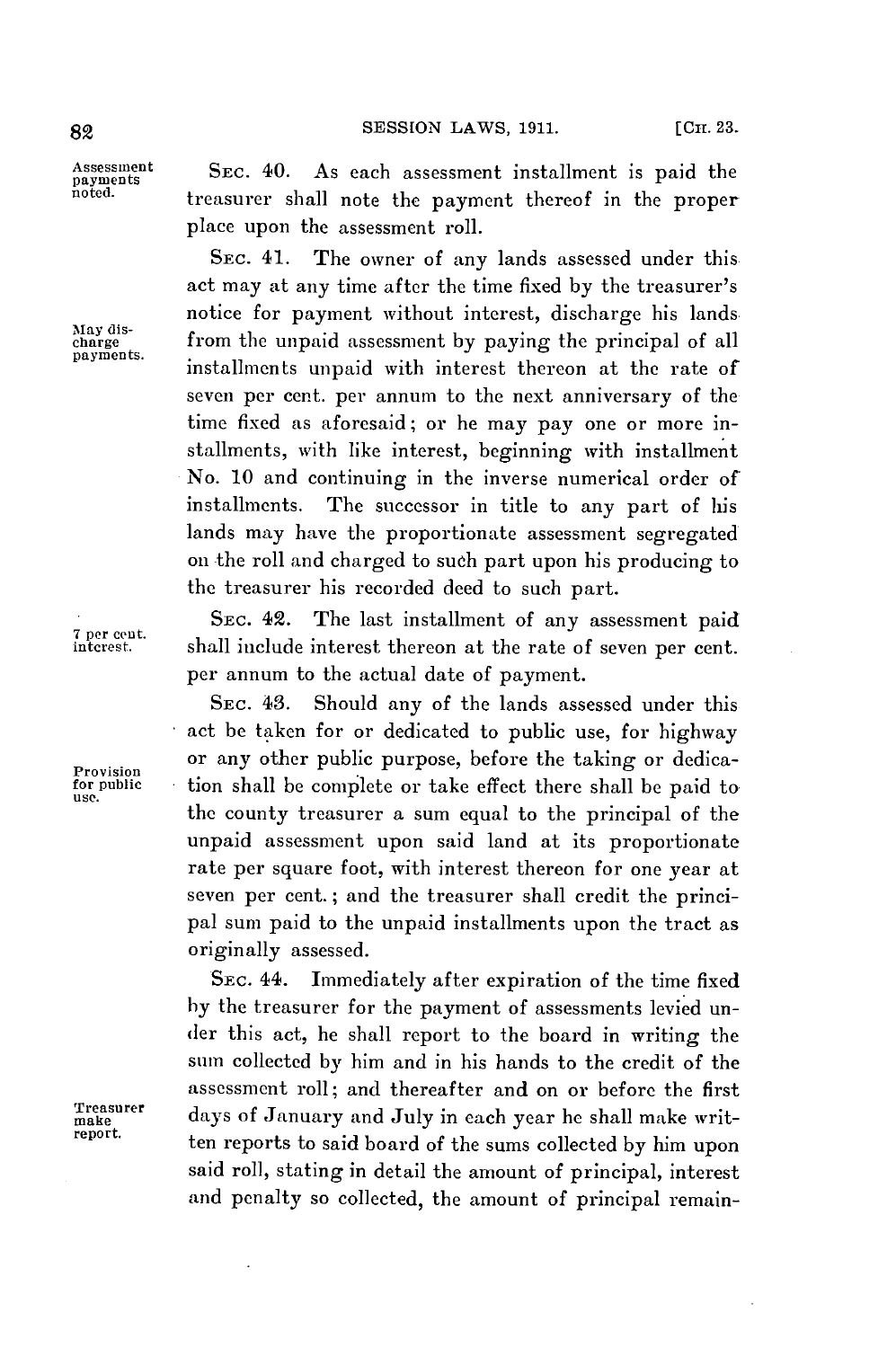ing uncollected, and also, in detail, the principal and interest paid out **by** him under authority of the board, and the balance in his hands to the credit of the roll.

SEC. 45. Should the owners of any lands assessed to pay for an improvement contemplated **by** this act, fail to pay the assessments thereon in full on or before the day Bonds may fixed **by** the treasurer's notice as the time for payment be issued. without interest, the board shall provide and issue bonds of the district to the total amount of the unpaid assessments, which bonds may either be issued to persons contracting to perform the work of making the improvement, or exchange with them for warrants; or be issued in exchange for work or materials; or they may be sold outright as hereinafter provided.

**SEC.** 46. Such bonds shall **be** issued pursuant to an order made **by** the board and **by** their terms shall be made payable on or before a date not to exceed ten years from and after the date of their issue, which latter date shall also be fixed by such order. They shall bear interest at  $\frac{\text{Bonds bear}}{\text{1 per cent}}$ the rate of seven per cent. per annum, which interest shall be payable semi-annually at periods named; shall have attached thereto interest coupons for each interest payment; shall be of such denomination as shall be provided in the order directing the issue, but not less than one hundred dollars nor more than one thousand dollars; shall be numbered from one upward consecutively and each bond shall **be** signed **by** the president of the board and attested **by** its clerk: *Provided, however,* That said coupons may, in lieu of being so signed, have printed thereon *fac simile* signatures of said officers. Each bond shall in the body thereof refer to the improvement to pay for which the same is issued; shall provide that the principal sum therein named and the interest thereon shall be payable out of the fund created for the payment of the cost and expense of said improvement, and not otherwise; and shall not be issued in an amount which, together with the assessments already paid, will exceed the cost and expense of the said condemnation and improvement.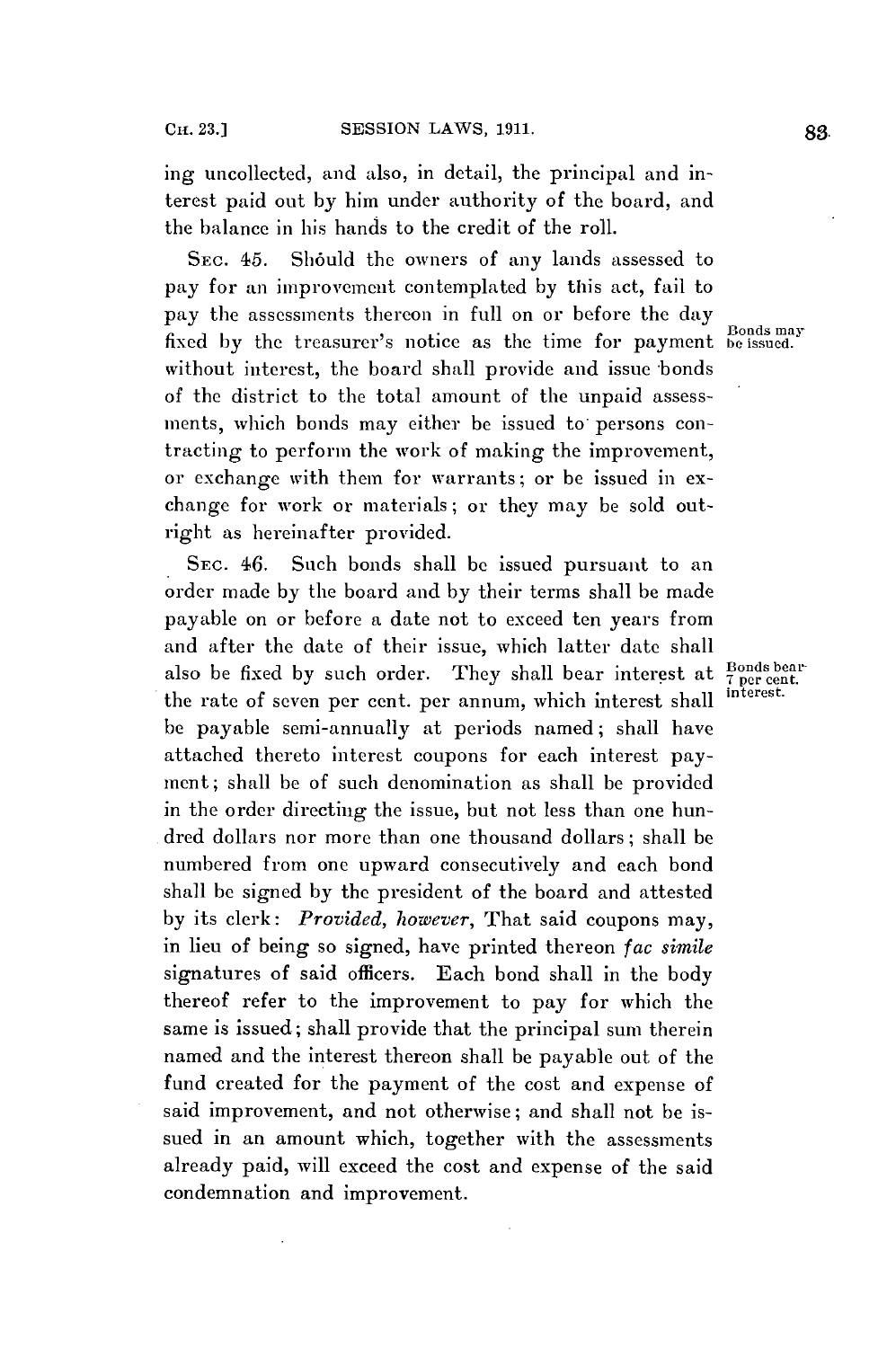**SESSION LAWS, 1911.** [CH. 23.

**Advertise**

**SEc.** 47. Said bonds, whether sold or exchanged, shall **maintained.** be disposed of for not less than their par value and accrued interest.

**SEC.** 48. Before making any sale of such bonds the **for bids,** board shall advertise the sale and invite sealed bids therefor, **by** publication in the county official newspaper at least once, and in such other manner as it sees fit, for a period of thirty days. At the time and place fixed for receiving bids the board shall open all bids presented and may either award the bonds to the highest bidder or reject all bids. Delivery of the bonds and payment therefor may be as required **by** the board. The purchaser of any such bonds Pay to shall pay the money due therefor to the county treasurer, who shall place it in the district fund.

SEc. 49. The treasurer shall pay the interest on the bonds authorized to be issued **by** this act, on presentation of matured coupons therefor, out of the funds of the district in his hands. Whenever there shall be sufficient money in any such fund (not less than one thousand dollars) over and above sufficient for the payment of matured interest on all outstanding bonds, to pay the principal of one or **'Treasurer** sc od **call bonds** more bonds, the treasurer shall call in and pay such bonds **for payment.** in their numerical order: *Provided,* That the said call for bonds shall be made **by** publication in the official newspaper of the county if there be one, or otherwise in some newspaper of general circulation in the county, within five days after the semi-annual interest period, and shall state that bonds **numbered.......** (giving the serial numbers of the bonds called) will be paid on presentation; and that after a date named, not more than fifteen days thereafter, **in**terest on the bonds called shall cease.

**SEC. 50.** Neither the holder nor owner of any bond is-Claim sued under authority of this act shall have any claim there- limited. for against any person, body or corporation, except from the special assessment made for the improvement for which such bond was issued; but his remedy in case of non-payment shall **be** confined to the enforcement of such assess-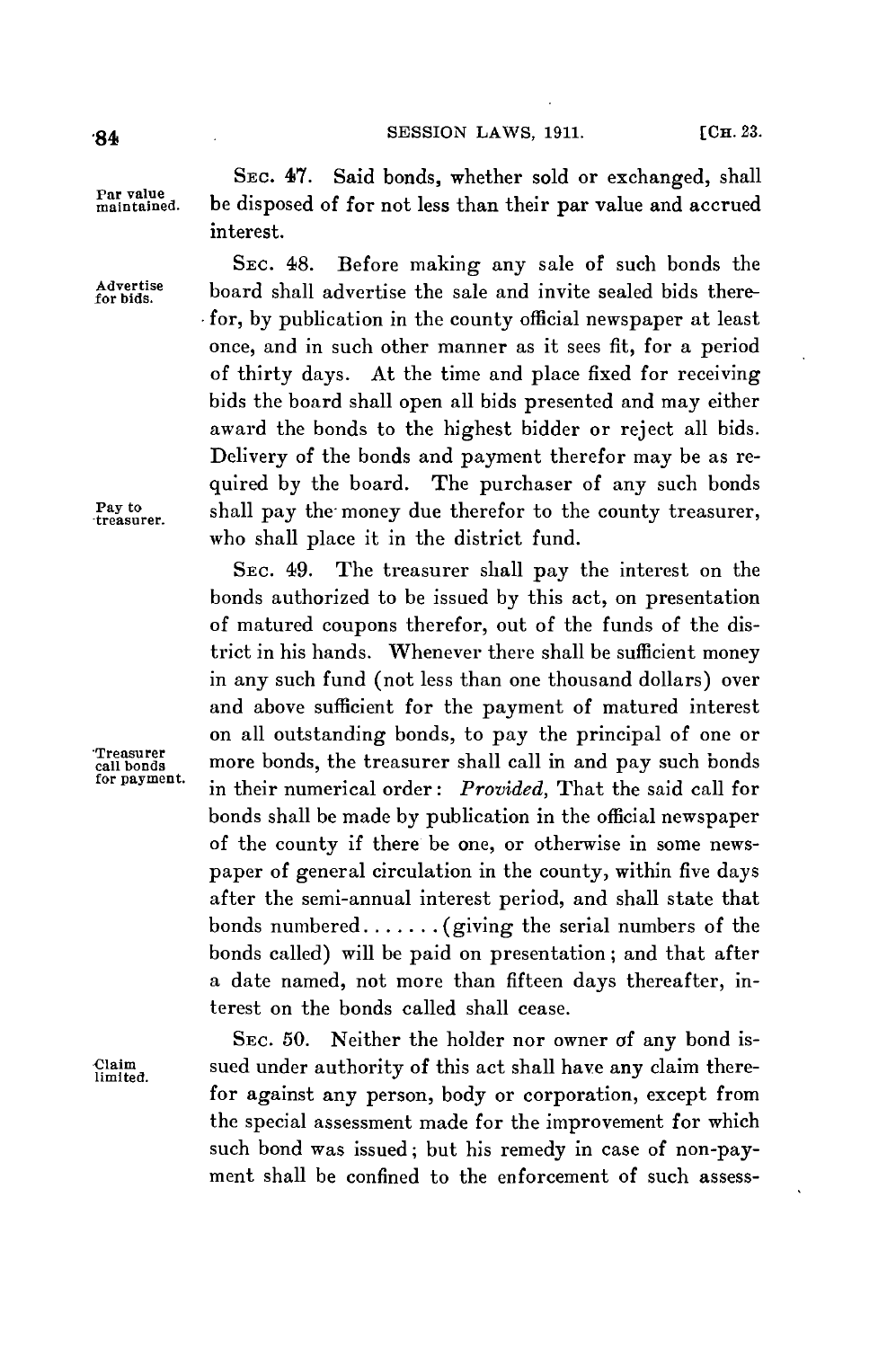ment. **A** copy of this section shall be plainly written, printed or engraved on each bond so issued.

SEC. **51.** In all cases of assessments for improvements under this act, wherein such assessment shall have failed to May be rebe valid in whole or in part for want of form or insufficiency, informality or irregularity, or non-conformance with the provisions of this act, the board is hereby authorized to cause such assessments to be re-assessed and to enforce their collection in accordance herewith.

**SEC. 52.** After the confirmation of the assessment roll of any improvement district provided for herein, the board shall proceed at once with the construction of the improve- **Proceed with** ment, and in carrying on said construction it shall have full charge and management thereof and the power to employ such assistants as it may deem necessary, and purchase all material required in such construction; and it shall have power to let the whole or any part of the work of said improvement to the lowest and best bidder therefor, after public advertisement and call for bids; and in case of such letting of a contract it shall have the power also to enter into all necessary agreements with the contractor in'the premises: *Provided,* That in the case of the letting of a contract the board shall require the contractor to give **Contractor** a bond in the amount of the contract price, with sureties to be approved **by** the board and running to the board as obligee therein, conditioned for the faithful and accurate performance of his contract **by** said contractor, and that he will pay, or cause to be paid, all just claims of all persons performing labor upon or rendering services in doing said work, or furnishing materials, merchandise or provisions used **by** said contractor in the construction of said improvement. Said bond shall be filed and recorded in the **Bond** with office of the auditor of the county and every sub-contractor **auditor.** on any such work shall **file** and record a like bond in the full amount of his sub-contract. Unless otherwise paid their claims for labor or services, materials, merchandise or provisions, the claimants may have recourse **by** suit upon such bond in their own names: *Provided,* That no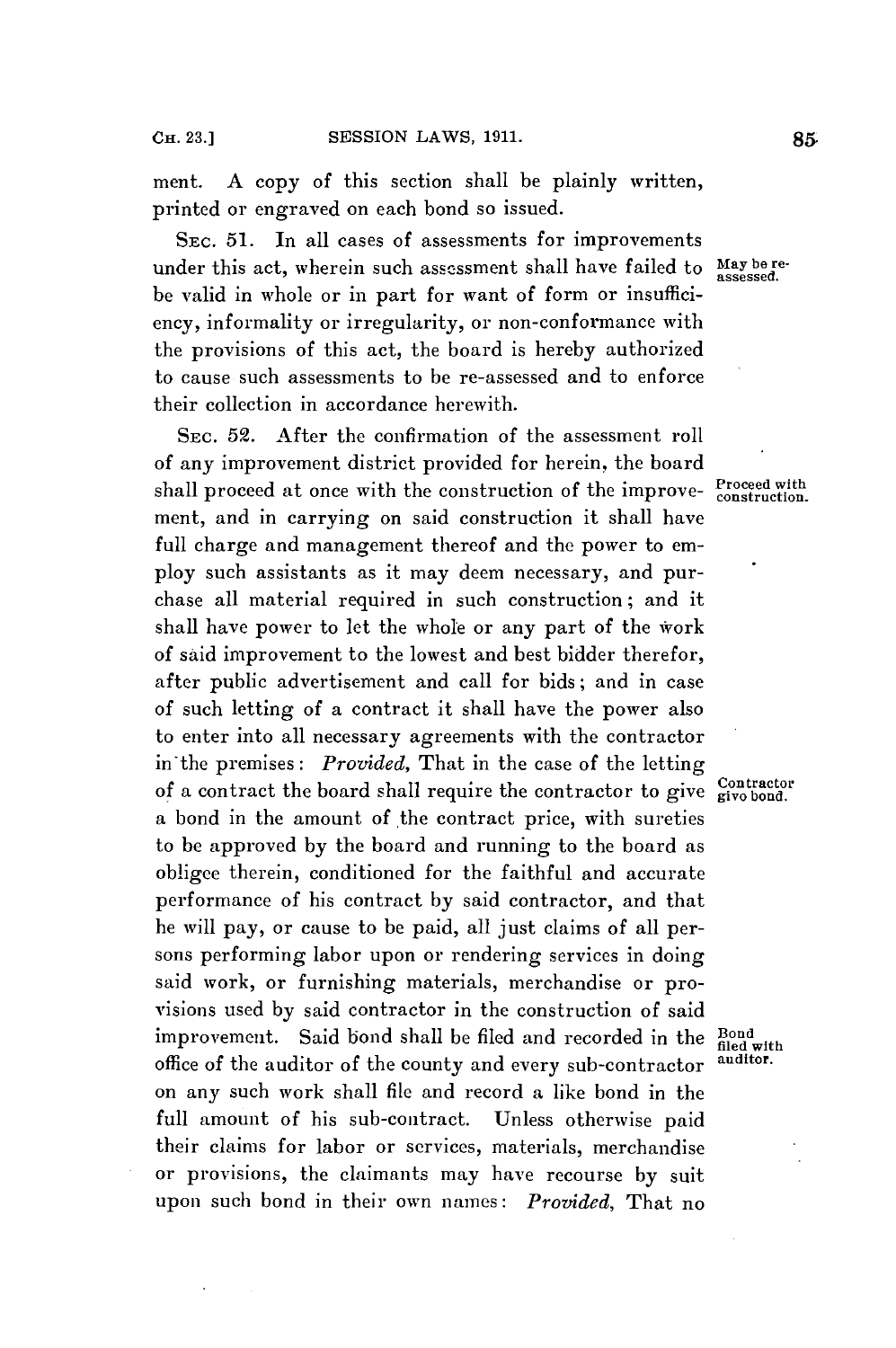**SESSION** LAWS, **1911.** [Cm. **23. 86**

Deposit 5<br>per cent. of<br>amount bid.

**Board**

Form of

such claim or suit shall be maintained unless the persons Claims filed making said claim shall within thirty days after the com-*<sup>30</sup>*days. pletion of said improvement, **file** their claims, duly verified, to the effect that the amounts thereof are just and due and are unpaid, with the clerk of the board. Each bidder for a contract to be let under this section shall deliver with per cent. **of his** bid a check for five per cent. of the amount of the bid, **amount bid.** drawn upon a bank in this state and certified **by** the bank, as surety to the board that the bidder will enter into the contract with the board. The checks of unsuccessful bidders will be returned to them when an award of the contract has been made **by** the board.

SEC. **53.** During the construction of the improvement Payment said board shall have the right to allow payment therefor<br>ments. to contractors in installments as the work progresses, in proportion to the amount of work completed: *Provided,* That no such allowance or payment shall be made for exceeding seventy-five per cent. of the proportionate amount of the work completed; and twenty-five per cent. of the contract price shall be reserved at all times **by** said board until such work is **fully** completed, and shall not be paid until thirty days have expired after such completion. **Up**on completion of the work and the production of satisfactory evidence to the board that all just claims for labor, materials, goods, wares, merchandise and provisions fur**accepts im-** nished to the contractor have been paid, the board shall accept the improvement and pay the contract price therefor.

> **SEC.** 54. The indebtedness of any such district on contracts, or upon employment or for supplies, shall be paid **by** warrants on the district fund only, to **be** issued **by** the board upon allowed written claims. Such warrants shall **warrants.** be in form the same as county warrants, or as nearly the same as may be practicable; shall draw the legal rate of interest from the date of their presentation to the county treasurer for payment, and shall be signed **by** the chairman and attested **by** the clerk: *Provided,* That no warrants shall **be** issued in payment of any indebtedness of **such** district for less than the face or par value.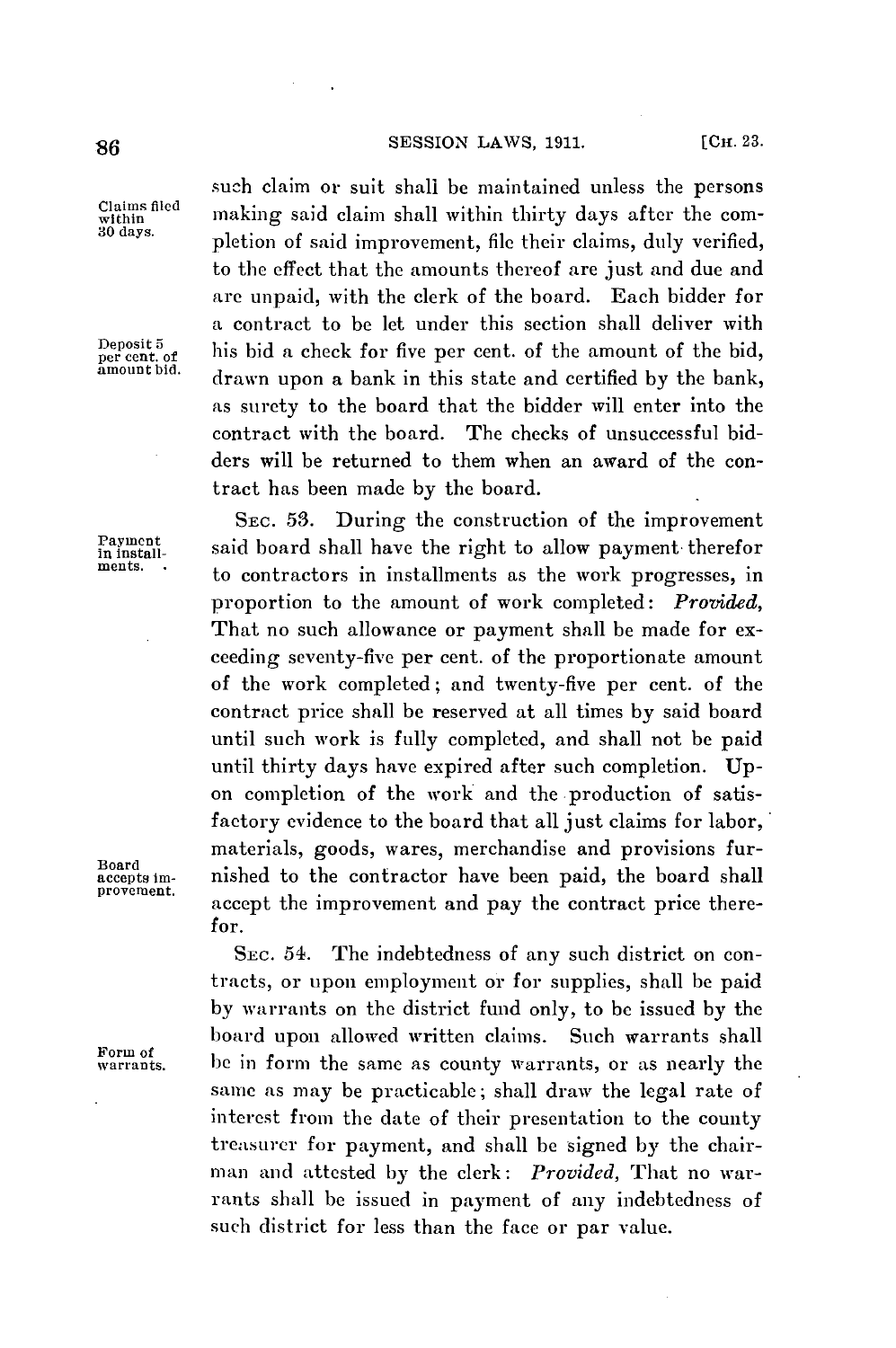SEC. **55. All** warrants issued under the previous section of this act may **be** presented **by** the holders thereof to the \*county treasurer, who shall pay them or endorse thereon Warrants the date of presentation for payment and if the same are not paid, and the reason for their non-payment; and no warrant shall draw interest until it is so presented and 'endorsed **by** the county treasurer. It shall be the duty of the treasurer from time to time, when he has sufficient funds in his hands for the purpose, to give notice to warrant holders to present their warrants for payment; such notice to be given **by** advertisement in the county newspaper. And thirty days after the first publication of said Interest notice the warrants called shall cease to bear interest. Said notice shall **be** published once each week for two weeks .consecutively, and such warrants shall be called and paid in the order of their endorsement.

SEC. **56.** State, school, county, school district, and -other lands belonging to other public corporations which  $\frac{Corporations}{\text{same rights}}$  will be benefited by the construction, deepening or widenwill be benefited by the construction, deepening or widening of any such waterway, and which are not devoted to public use, shall **be** subject to the provisions of this act, and the owners thereof **by** and through the proper authorities, shall **be** made parties in all proceedings affecting said lands, and shall have the same rights and be liable to the same right **of** eminent domain as the lands of private persons or corporations.

**SEc. 57.** Lands belonging to the state, and school, county, school district and other lands belonging to public corporations and which are not devoted to public use, which are benefited **by** any improvement instituted under the provisions of this act, shall be assessed in the same  $\frac{\text{Assessed}}{\text{in same}}$ manner as lands of private persons and corporations, and the assessment shall **be** paid **by** the proper authorities.

**SEC. 58.** Every defendant feeling aggrieved **by** any -condemnation judgment for compensation or damages, or **by** any judgment confirming an assessment upon land for benefits under this act, may appeal to the supreme court **Right** of .of the state from such judgments within thirty days after

appeal.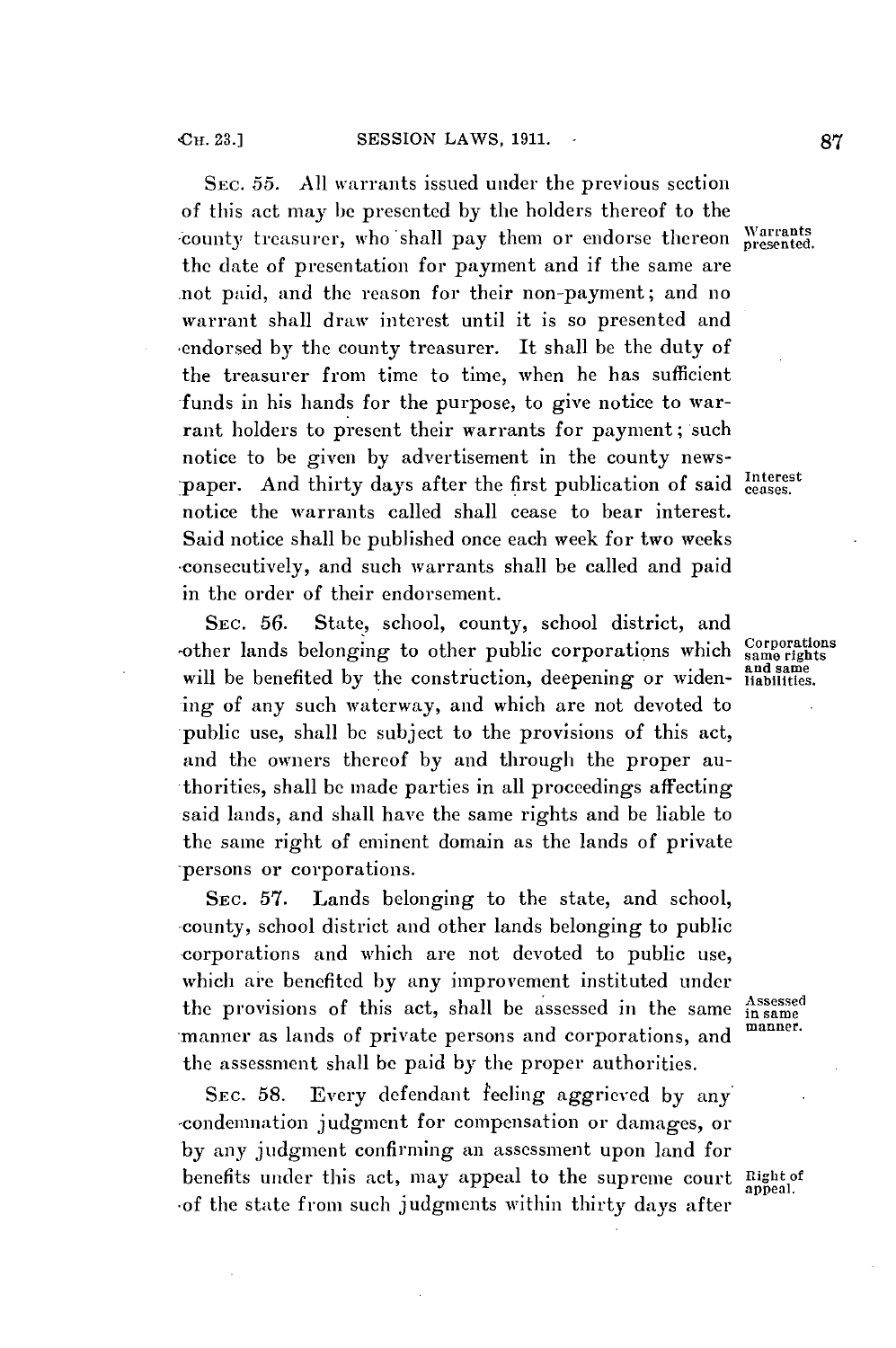the entry thereof. An appeal from a condemnation **judg**ment may bring before the supreme court either the legality of the proceeding as a taking for a public use, or the justness of the amount of compensation or damages awarded to the appellant; but an appeal from a judgment confirming an assessment of benefits shall bring before the supreme court only the justness of the assessment against the property of the appellant. Two or more defendants may join in an appeal. The bill of exceptions or state-**Joint appeal.** ment of facts upon such appeals shall contain only such portions of the evidence in the case as relates to the property of the appellants. Otherwise than as provided in this section such appeals shall **be** taken as provided **by** law in appeals to the supreme court from final judgments in actions at law.

**SEc. 59.** Any defendant in a condemnation proceeding under this act, whose remaining land, or whose other lands in the district, shall be assessed for benefits arising from the improvement, may pay his assessments in full, if they Provision for payment. be less than his condemnation judgment, at or before the time fixed **by** the treasurer for the payment of assessments without interest, **by** satisfying his judgment upon the judgment docket and producing to the treasurer the certificate of the county clerk that the judgment has been satisfied. And if his assessments be greater than his condemnation judgments he may, within the same time, pay his assessment to the extent of his judgment **by** the like satisfaction and the like production of the clerk's certificate to the treasurer. In each case the treasurer shall Treasurer note the payment and the manner thereof on the assess-<br>ment. **ment roll** and report the same to the board.

SEC. 60. At any time before the completion of excavations required for the construction, deepening or widening of a waterway under this' act, when there will be surplus material dug or dredged from such waterway, any owner of land within the district, for the filling of whose land no **Providing provision has theretofore been made, may have such sur- property. plus material delivered upon his land for filling purposes**.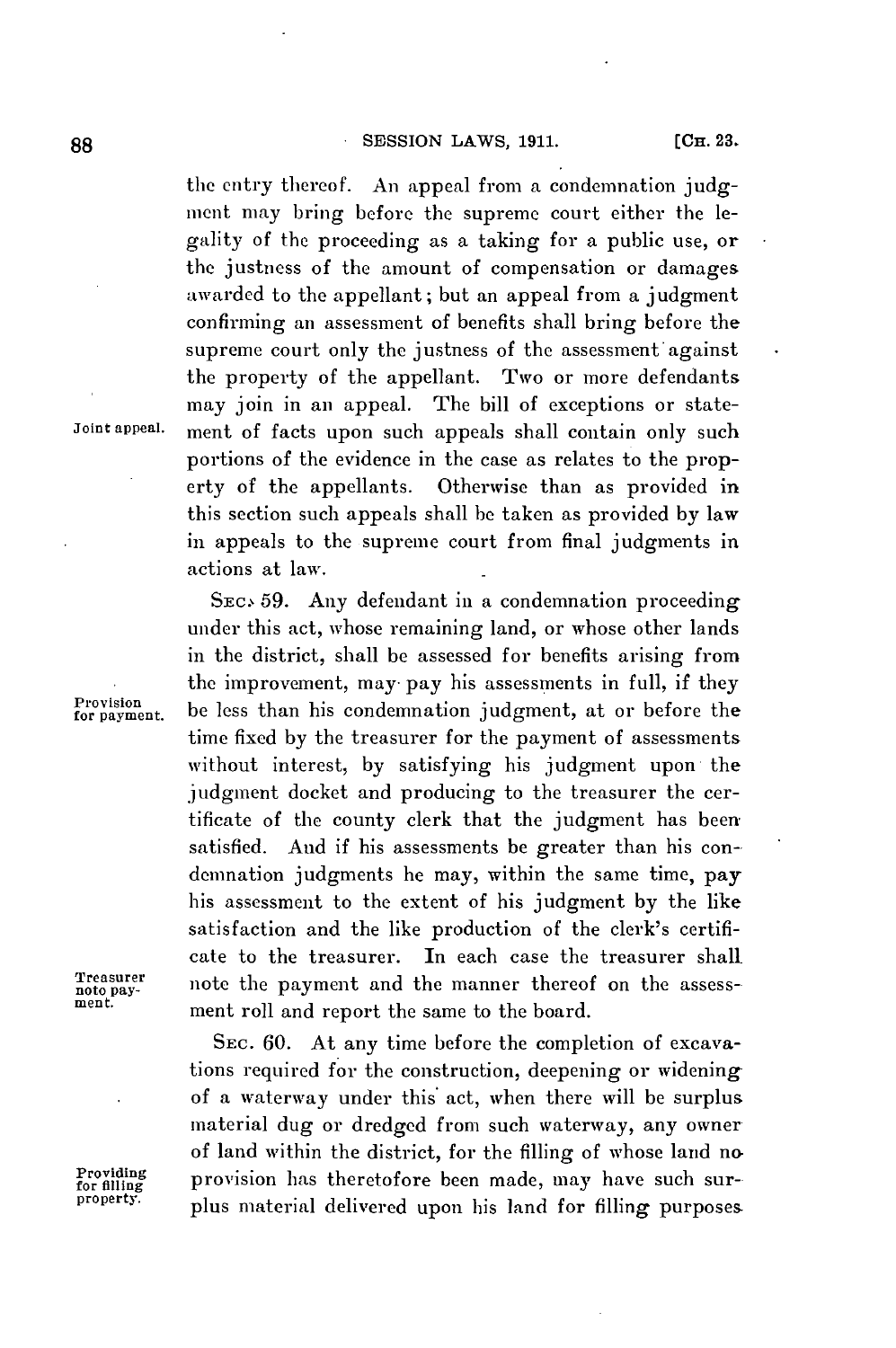upon paying the cost of such delivery in a sum to be fixed **by** the board. The sum so fixed shall be paid to the treasurer at such time and in such manner as the board may prescribe, and shall be credited to the district fund.

**SEC. 61.** Should there be any money remaining in the district fund after the payment in full of all of the obli- Road fund. gations of the district, it shall be transferred to and become a part of the road fund of the county.

SEc. **62.** Should any sum of money paid into court as compensation or damages for land or property taken or damaged in any condemnation proceeding under this act be uncalled for for the period of two years, the county **unsalled**<br>clark aboll estimate the independent theories and **proper** the road fund. clerk shall satisfy the judgment therefor and pay the money in his hands to the treasurer for the road fund of the county. But upon application to the board of county commissioners within four years after such payment, the party entitled thereto shall be paid such money **by** the county without interest: *Provided,* That if any such party, being a natural person, was.under legal disabilities when such money was paid to the treasurer, the time within which he or his legal representatives shall make application for the payment thereof shall not expire until one year after his death or the removal of his disabilities.

SEC. **63.** Every waterway constructed, deepened or widened under this act shall, from and after the completion thereof, be a public highway for vessels and an outlet for swamp or overflow water which may be drained into it from any lands in the district or tributary thereto, and shall be under the care and control of the board of county commissioners of the county as are other highways: *Provided*, That whenever any such waterway shall thereafter <sup>Corporate</sup><br>he included within the limits of one situ, at the control control. be included within the limits of any city or town, the care and control thereof shall pass to the corporate authorities of such city or town.

**SEC.** 64. This act shall not be held to be an exclusive method of constructing, deepening or widening such water- Shall not ways, nor in conflict with any other method which may be provided **by** law.